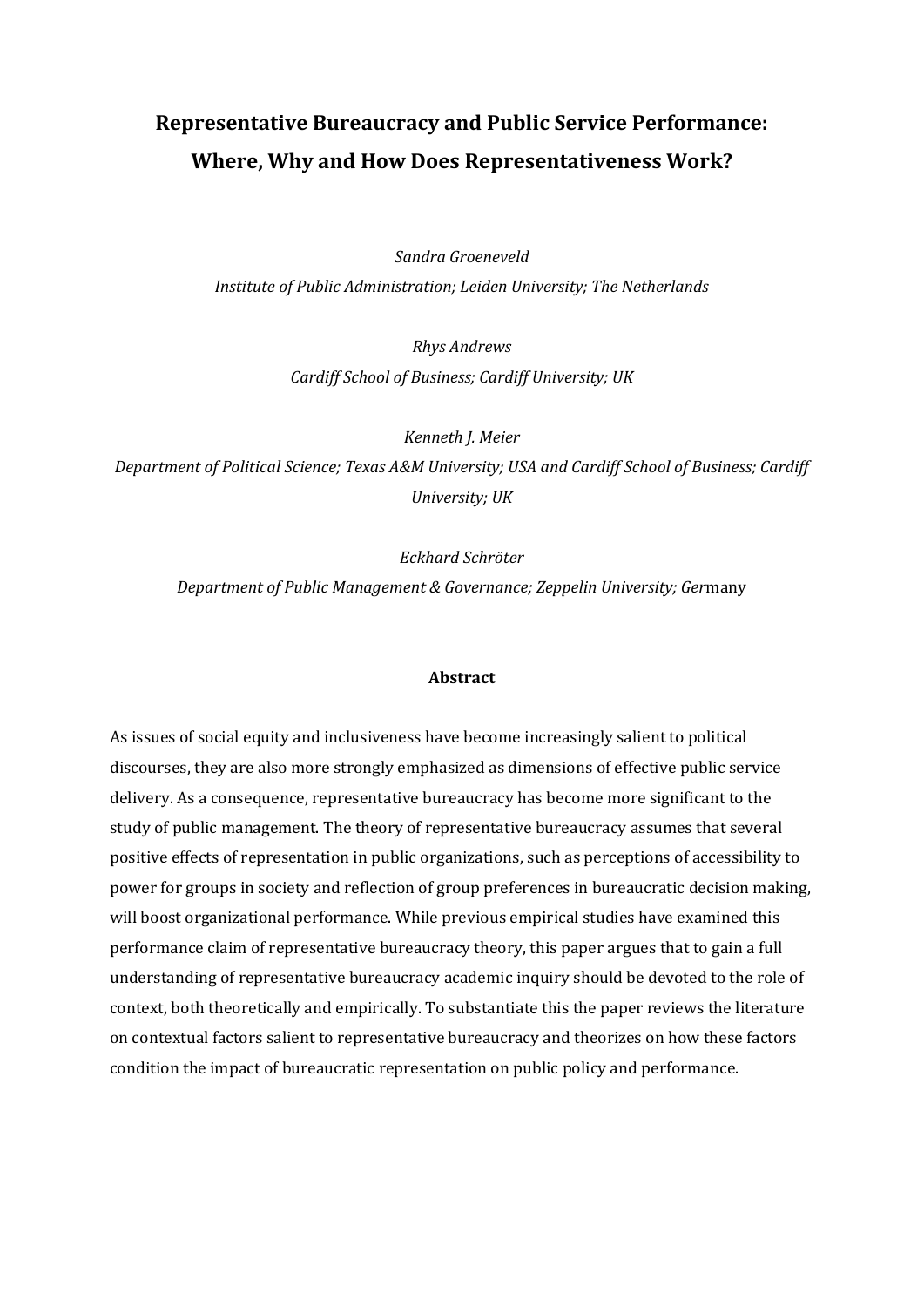### **Introduction**

Governments have long been concerned with improving the representativeness of government bureaucracies. As a model employer, considerations of equity and fairness were intrinsically valued and deemed important for government per se. They were not generally considered as an aspect of public service performance, particularly during the last three decades dominated by the business logic of New Public Management. Although efficiency remains a guiding principle of current public service delivery, equity and inclusiveness are increasingly emphasized as dimensions of effective public service delivery (Boyne 2002). In order to ensure that the needs and preferences of diverse social groups are reflected in administrative decision-making, governments are increasingly seeking a representative public administration (OECD 2015).

The assumption that representative bureaucracies are effective bureaucracies has been at the core of representative bureaucracy theory since the seventies. Representative bureaucracy theory asserts that because bureaucrats share social demographic identities with citizens, they also share values that can play a role in bureaucratic decisions and affect the distribution of outputs across a nation's social groups. The salient demographic identities have varied across time and contexts with most prominent attention paid to gender, ethnicity, and race. The theory of representative bureaucracy assumes that several positive effects of representation in public organizations, such as perceptions of accessibility to power for groups in society and reflection of group preferences in bureaucratic decision making, will affect a group's willingness to coproduce organizational outcomes and boost organizational performance.

Central to the representative bureaucracy performance claim has been the distinction between passive representation – whether the bureaucratic workforce looks like the population with regard to its social demographic characteristics - and active representation - public officials in their daily work actively advocate for (disadvantaged) segments of the population from which they emanate (Mosher 1968). Both passive and active representation may affect the commitment of groups to public policy and perceptions of the state as inclusive of all segments in society, thereby increasing not only the legitimacy of governments, but also the effectiveness of bureaucracies and, hence, their performance.

Previous empirical studies examined the relationships among passive representation, active representation and organizational performance in order to test the performance claim of representative bureaucracy theory. Most studies link passive and active representation and seek to establish the mediating factors and conditions that lead administrators to adopt a minority representative role (e.g. Selden, Brudney and Kellough 1998; Meier and Bohte 2001). In addition to studies on the 'micro foundations' of representation, other studies examined the relationship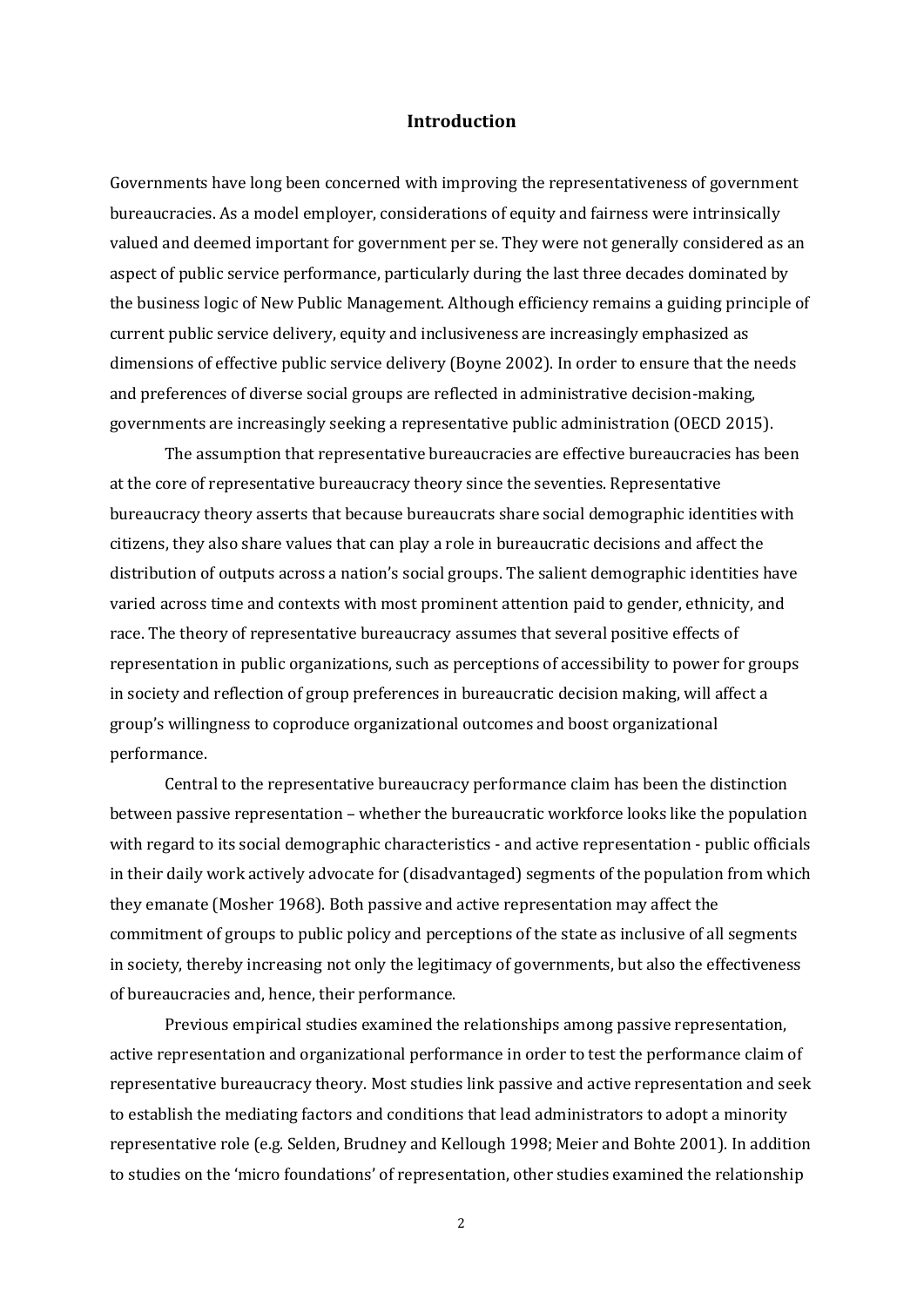between representativeness and organizational performance on a collective level based on statistical analyses of aggregated quantitative data (e.g. Andrews et al. 2005; Andrews et al. 2014). Only a few studies have examined the symbolic effects of representativeness on (citizen's perceptions of) organizational performance (e.g. the experimental study by Riccucci et al. (2014) and non-experimentally Andrews et al. (2005)). Although previous research has unequivocally showed that discretion is the key condition for translating passive into active representation, evidence on other mediating and moderating factors is scattered, if not diffuse and mixed.

Recent studies suggest that to gain a full understanding of representative bureaucracy more attention should be devoted to the role of context. One review of the literature shows that over time and across national contexts representative bureaucracy has been used as an answer to very different social, political and administrative problems (Groeneveld and Van de Walle 2010). Similarly, Meier and Morton (2015) bring a cross-national perspective to the study of representative bureaucracy arguing that the identities that are salient and how representativeness unfolds institutionally varies significantly across countries. Because empirical studies have primarily – but not exclusively (see among others Smith and Fernandez 2010 for an exception )– focused on street level service organizations, such as education and police, Schröter and Von Maravic (2015) called for extension of both theory and empirical work to different kinds of organizational settings. Since different settings may imply different meanings of representation and different conceptualizations of performance, the relationship between representation and performance might also be affected. Comparative research, both across countries and organizational settings, is needed to bring representative bureaucracy theory to a next level.

This paper outlines such a research agenda by theorizing on how context conditions the impact of bureaucratic representation on public policy and performance. The paper integrates two strands of literature into the study of representative bureaucracy that so far have been largely disconnected. First, the rich literature on diversity management contributes to the understanding of representative bureaucracy with its focus on how diverse work groups affect attitudinal and behavioral work outcomes within the organization (Groeneveld 2015; Groeneveld and Van de Walle 2010; Selden and Selden 2001; Milliken and Martins 1996; Ely and Thomas 2001; Van Knippenberg, et al. 2004; Pitts 2005). Second, the public management and performance literature needs to be explicitly linked to issues of representativeness in the wake of the 'new public management' movement (Andrews et al. 2005; Groeneveld and Van de Walle 2010). These two literatures are integrated with an explicitly comparative management perspective on representative bureaucracy (see Von Maravic et al. 2013; Peters et al. 2015).

The paper proceeds as follows. The next section briefly summarizes the theory of representative bureaucracy and its assumption that representativeness will boost public service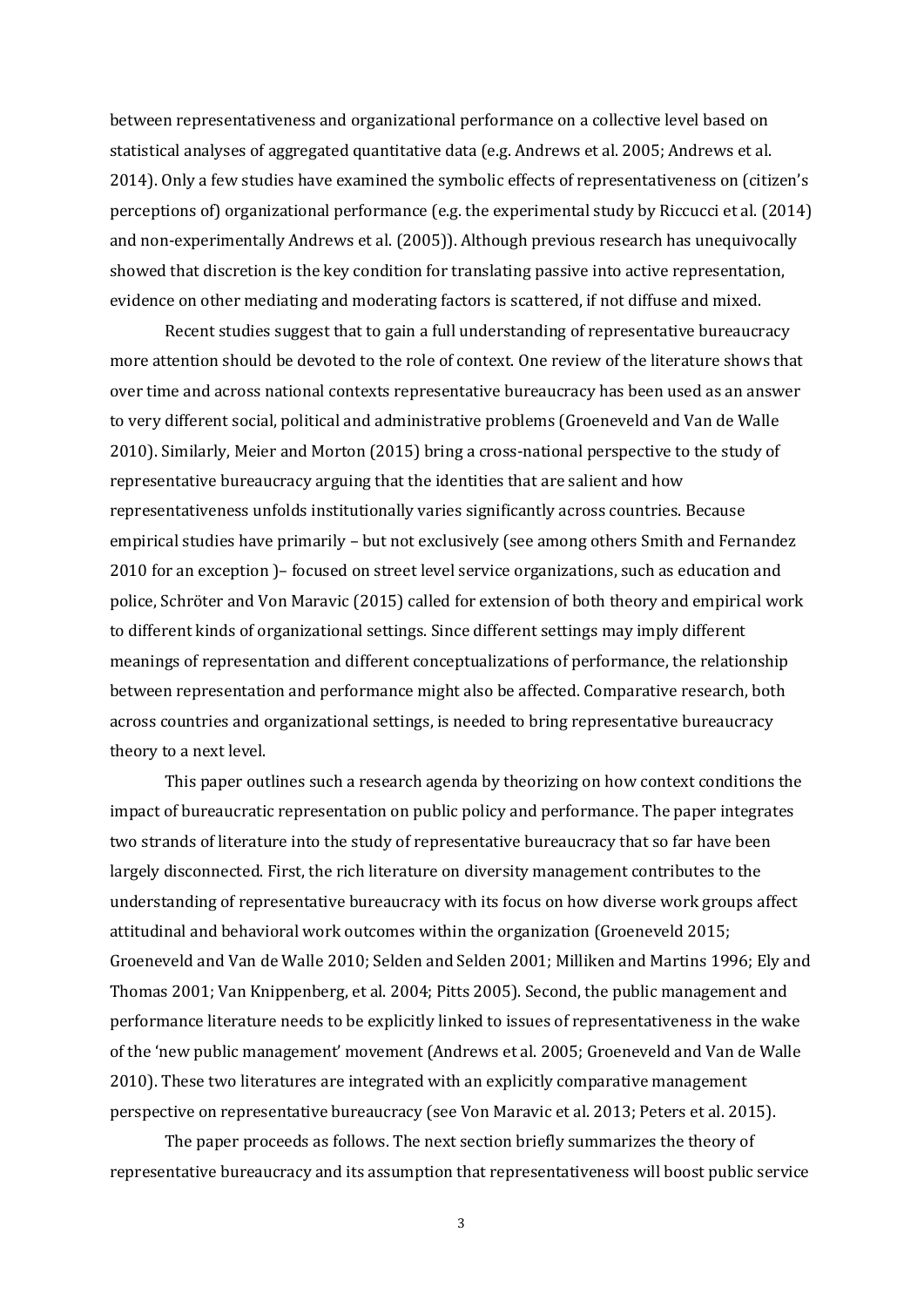performance. Then we will briefly explain what it implies to 'contextualize' research on representative bureaucracy. The paper then proceeds with an overview of internal and external contextual factors that would affect the meaning and impact of representativeness. After having explained the salience of these factors and their direct effects, we delve deeper into possible cross level indirect and interactive effects. We conclude by outlining avenues for future research,

#### **Theory of Representative Bureaucracy: Key Concepts**

Kingsley (1944), in his book on the British civil service, coined the term representative bureaucracy. Contrary to the current common conception of representative bureaucracy as a bureaucracy which is broadly representative of society, however, he used the concept for an administration which reflects the dominant classes in society. While Kingsley's conception of representation essentially referred to a reflection of the power structures in society, it was soon followed by a definition of representative bureaucracy that can actually be considered its opposite. Since the seventies representative bureaucracy has commonly been understood as a bureaucracy representative of the population as a whole, including disadvantaged or minority groups (Groeneveld and Van de Walle 2010). Studies started to focus on social demographic characteristics with most attention being given to gender, ethnicity, and race, rather than to social economic characteristics such as class and education.

Representative bureaucracy theory contends that bureaucrats' social demographic background is important, since it affects their values which in turn influence administrative decision making. Two assumptions are underlying the theory. The first assumption is that through socialization processes individuals with the same social demographic background will share certain values (Long 1952; Meier 1975; Mosher 1968). The second assumption is that bureaucrats will act consistent with their values and 'seek to maximize the values that are salient to [them] at the time of the decision' (Meier and Morton 2015: 99). If a bureaucracy is representative of the public it serves, the logic continues, then its decisions will more strongly reflect the values of that public. By being more responsive to the preferences and needs of the public, representativeness is assumed to contribute to the performance and legitimacy of a bureaucracy (Long 1952; Selden, Brudney and Kellough 1998).

Central to this line of reasoning is Mosher's (1968) distinction between passive and active representation. Passive representation refers to the composition of a bureaucracy's workforce with regard to social demographic characteristics. This passive representation may affect organizational outcomes directly because of symbolic effects of descriptive representativeness. A bureaucracy which mirrors the composition of the population it serves increases the likelihood that citizens will identify with bureaucrats and in turn may boost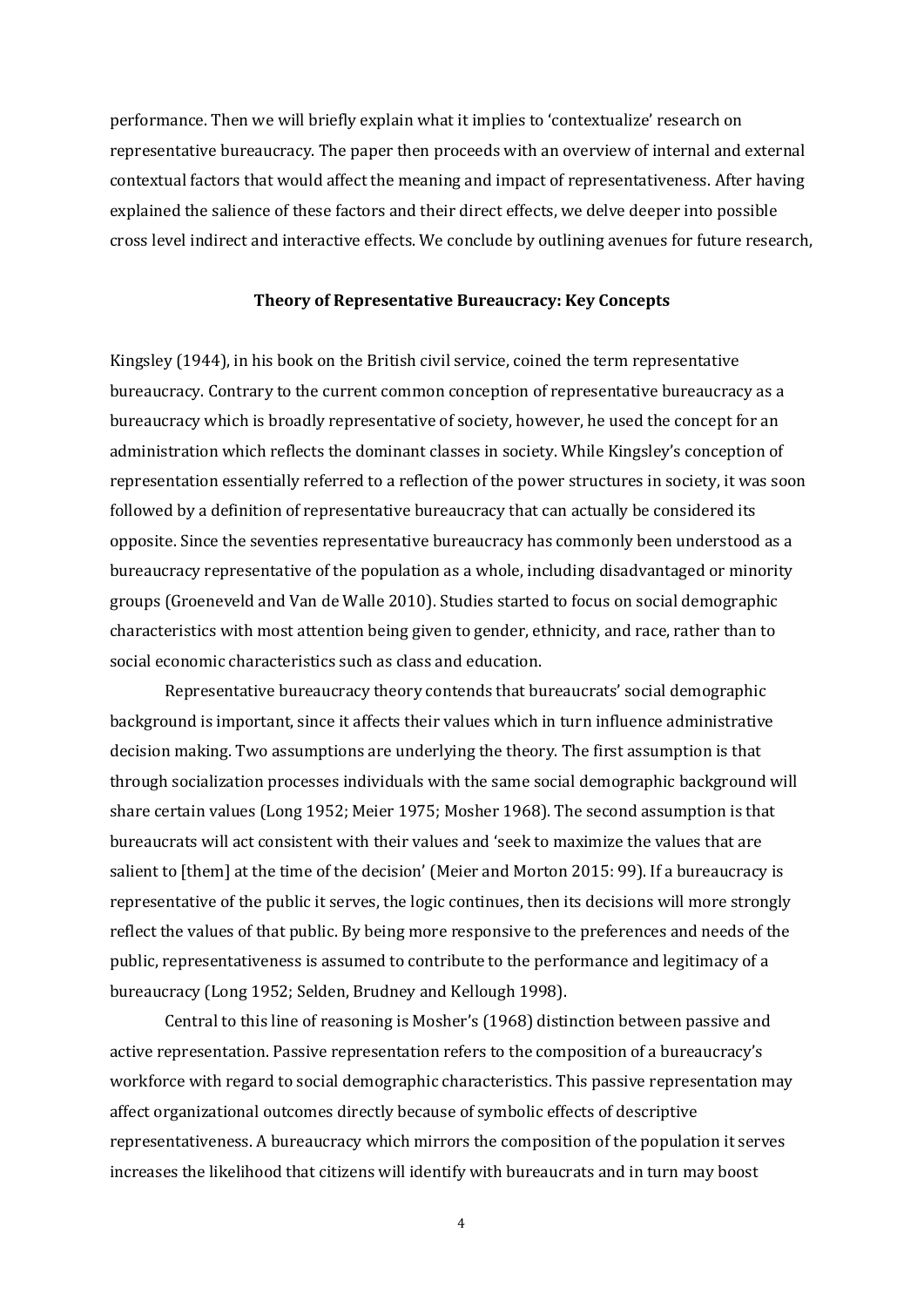citizen-clients' trust in bureaucracy and their inclination to cooperate with bureaucratic initiatives (Riccucci, Van Ryzin and Lavena 2014; Thomas 1998; Wilkins and Williams 2008). Representativeness may also serve more generally as a signal of the accessibility of public sector jobs and careers which is deemed important as it implies accessibility to power for social groups (Groeneveld and Van de Walle 2010).

Although some studies provide evidence for the symbolic effects of representativeness (e.g. Riccucci et al. 2014), most studies of representative bureaucracy outcomes focus on the translation of passive into active representation. Passive representation turns into active representation if bureaucrats adopt a minority representative role and make decisions that reflect their own values (Selden, Brudney and Kellough 1998). The assumption is that bureaucrats' behavior rather than their background characteristics per se will affect citizens' responses. A closer look at the literature on active representation reveals that several mechanisms can be distinguished that would account for different substantive effects of active representation: bureaucrats (1) *directly* affect outcomes that benefit the minority group being represented, (2) *indirectly* affect outcomes that benefit this group because they influence minority clients to change their behavior, for instance by inducing their actual demand for a service or their willingness to coproduce, (3) *indirectly* affect outcomes that benefit this group because they influence nonminority colleagues to change their behavior, or (4) *indirectly* affect outcomes by influencing organizational policy. These substantive effects on their turn will affect overall public service performance (Meier and Morton 2015; Schröter and Von Maravic 2015).

Since the nineties a managerial approach to representative bureaucracy has received increasing attention, both in scholarship and in practice, and added a stronger focus on organizational performance to the studies of representative bureaucracy (Groeneveld and Van de Walle 2010). Because representative bureaucracies are generally more diverse, insights from diversity management literature could contribute to the representative bureaucracy literature; and they increasingly are incorporated in studies on representative bureaucracy (Selden and Selden 2001; Andrews and Ashworth 2015). Diversity management literature centers on the business case of diversity based on an economic logic for representation rather than a normative one. Diverse social groups within bureaucracy can contribute to organizational effectiveness and efficiency. Diversity management literature also adds the group as a level of analysis centering on social-psychological processes within work groups affecting collective decision making (Milliken and Martins 1996; Van Knippenberg, et al. 2004).

In sum, representative bureaucracy theory contends that representativeness improves public service performance through several mechanisms, both at the individual and at the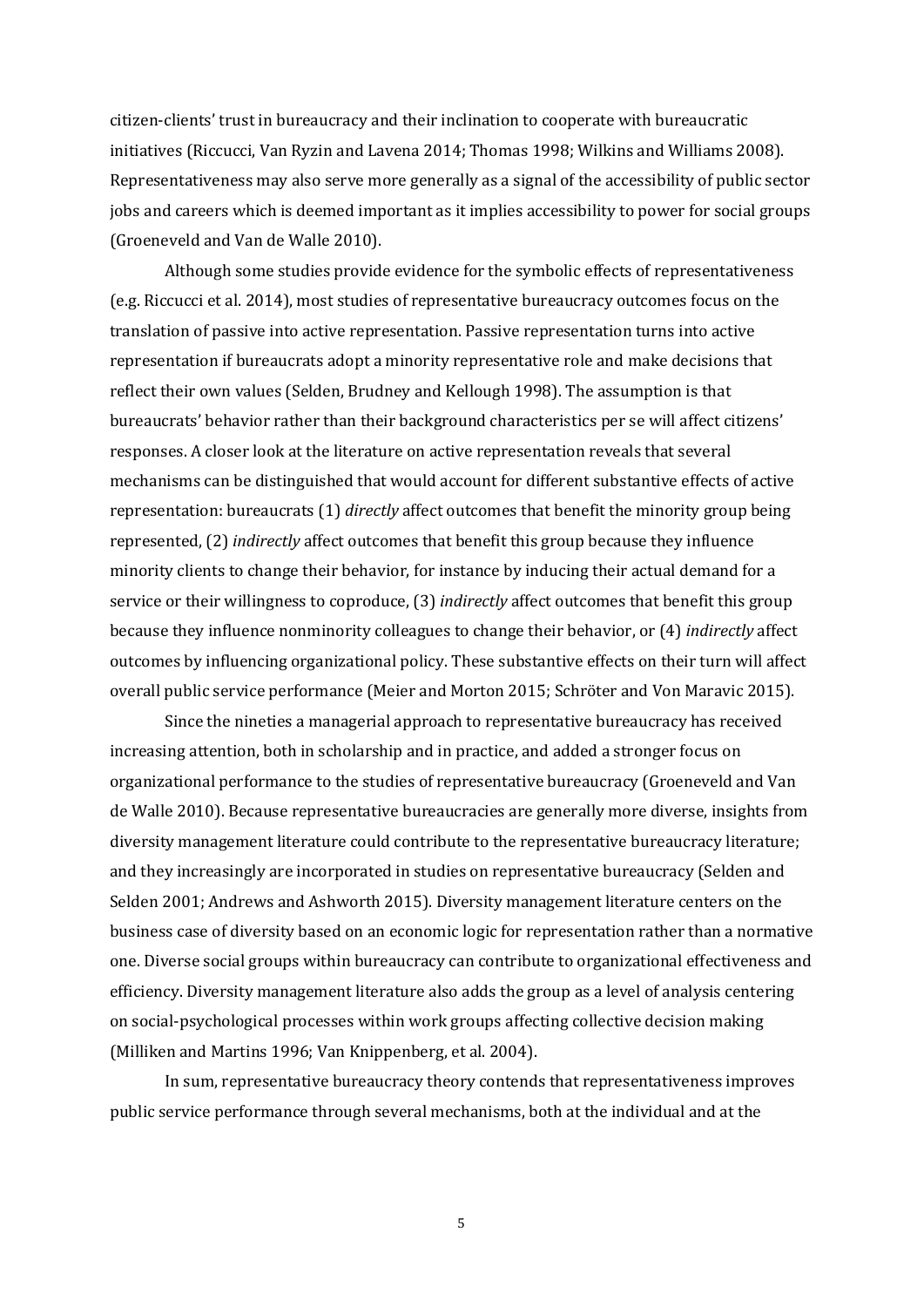collective level.<sup>1</sup> Active representation may improve client relations and client satisfaction with services directly or indirectly through effects on the behavior of co-workers or clients. Symbolic representation may boost trust in government bureaucracy and clients' intentions to cooperate. Employees' work motivation and productive behavior as well as the quality of organizational output may be enhanced by effective management of diverse work groups. These different mechanisms and well as the different dimensions of performance indicate that the meaning and salience of representative bureaucracy will vary across organizational settings (Schröter and Von Maravic 2015).

To improve our understanding of how representativeness may work out for organizational performance we should approach it as a multilevel problem, as depicted in figure 1.



*Figure 1: Representative Bureaucracy and Performance: a Multilevel Research Problem*

## **The Role of Context**

Whether the presence of minority groups in a bureaucracy affects administrative decision making and public service performance is dependent on the institutional context. So far, only a handful of representative bureaucracy studies have explicitly paid attention to how the institutional context conditions the link between representativeness and public service performance (e.g. Keiser et al. 2002). Research on representative bureaucracy has included several conditions for the translation of passive into active representation though. The need for bureaucratic discretion as a precondition for representative behavior has been confirmed in many studies. Other studies have pointed at other conditions, such as the salience of a minority

<sup>&</sup>lt;sup>1</sup>Also the stronger focus on the street level compared to the attention for the impact of representativeness at the supervisor level should be addressed.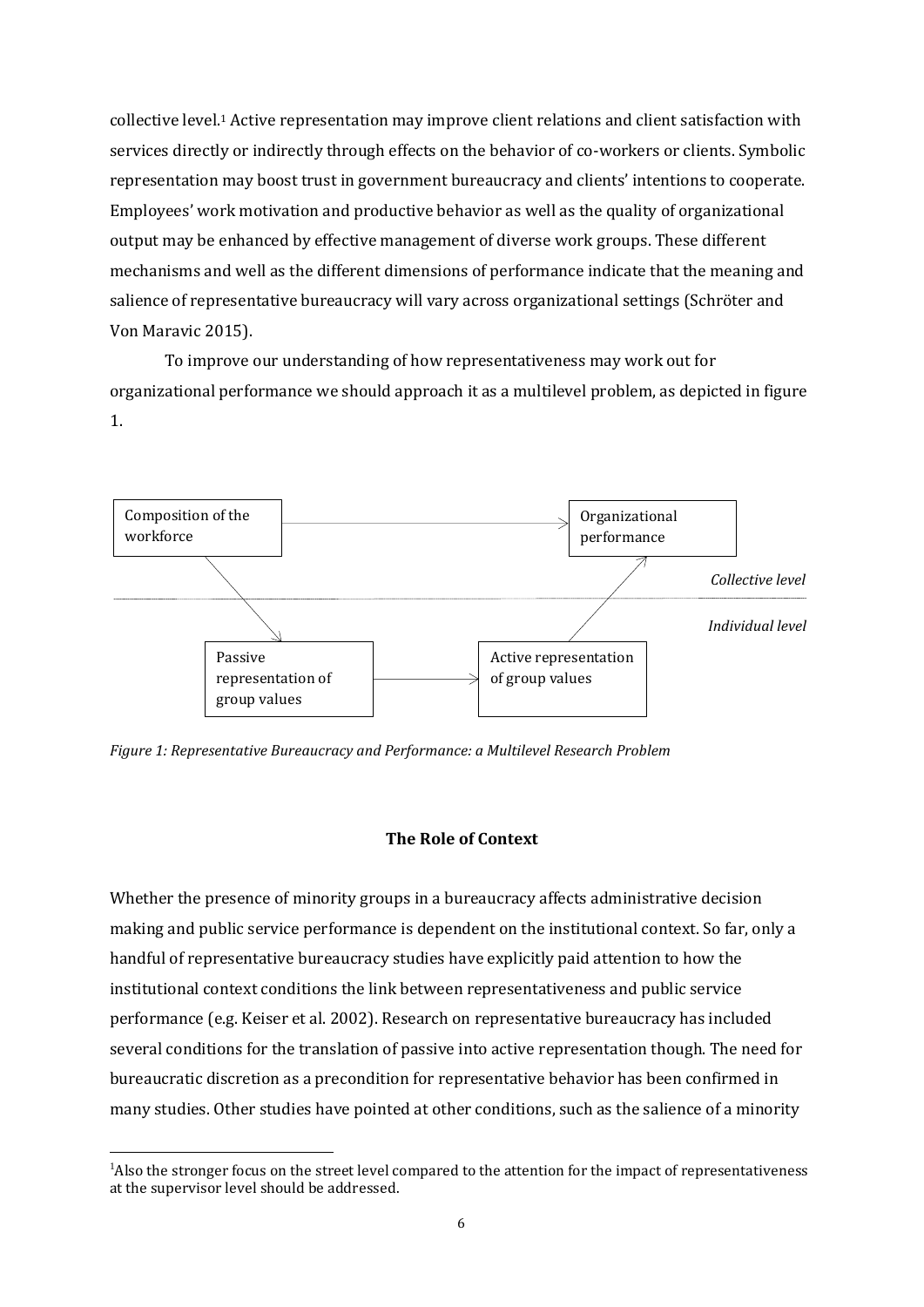group identity to a policy issue (e.g. Dolan 2000), pre-entry versus organizational socialization (e.g. Wilkins and Williams 2008) and proximity to client groups (Andrews, et al. 2014), that influence whether and to what extent representativeness fuels work processes and their outcomes. What these conditions have in common is that they can be considered situational or contextual factors that shape individual bureaucrats' values and behavior. Both empirical evidence and theoretical reasoning on how context affects representative bureaucracy and its outcomes, however, are scarce and scattered. Similarly, the role of context in the diversity management literature is also understudied (Groeneveld 2015; Guillaume, Dawson, Otaye-Ebede, Woods and West 2015).

We believe that representative bureaucracy theory can be moved forward by systematically account for contextual effects. Incorporating context would imply a specification of the situational conditions that affect the various processes that transform representation into bureaucratic outcomes. This paper presents a first start of such a contextualized theory of representative bureaucracy. With Johns (2006: 386) we define context as the 'situational *opportunities* and *constraints* that affect the *occurrence* and *meaning* of organizational behavior as well as functional *relationships* between variables' [emphasis added]. Organizational behavior refers to diverse levels of analysis, both at the level of individual bureaucrats and at the collective level of organizations or units within the organization.

The impact of context on representativeness, performance and the relationship between the two concepts may manifest itself in different ways (based on Johns 2006: 387-388). First, context shapes *meaning*. This aspect of context is especially relevant for the study of representative bureaucracy, since identity which shapes the meaning underlying organizational behavior is at the core of the theory. Which identities are salient will depend on the context, both on the internal organizational context and on the political context external to the organization. Hence, what (whose values?) is being represented will be context dependent and so will be the meaning representativeness takes on in administrative decision making. For instance, in France race and ethnicity are not accepted as concepts to be represented in bureaucracy (Meier and Hawes 2009).

Second, contextual factors may be *directly linked* to the opportunities and constraints for active representation as well as to its potential impact on performance. We should note that opportunities and constraints are equally important and, dependent on their respective *strength*, together they may yield tensions for organizational behavior. In the United States, for example, the external political environment can either be supportive of representative bureaucracy or hostile to it and in the process influences the efficacy of that representation (Grissom et al. 2009; Meier and Rutherford 2016).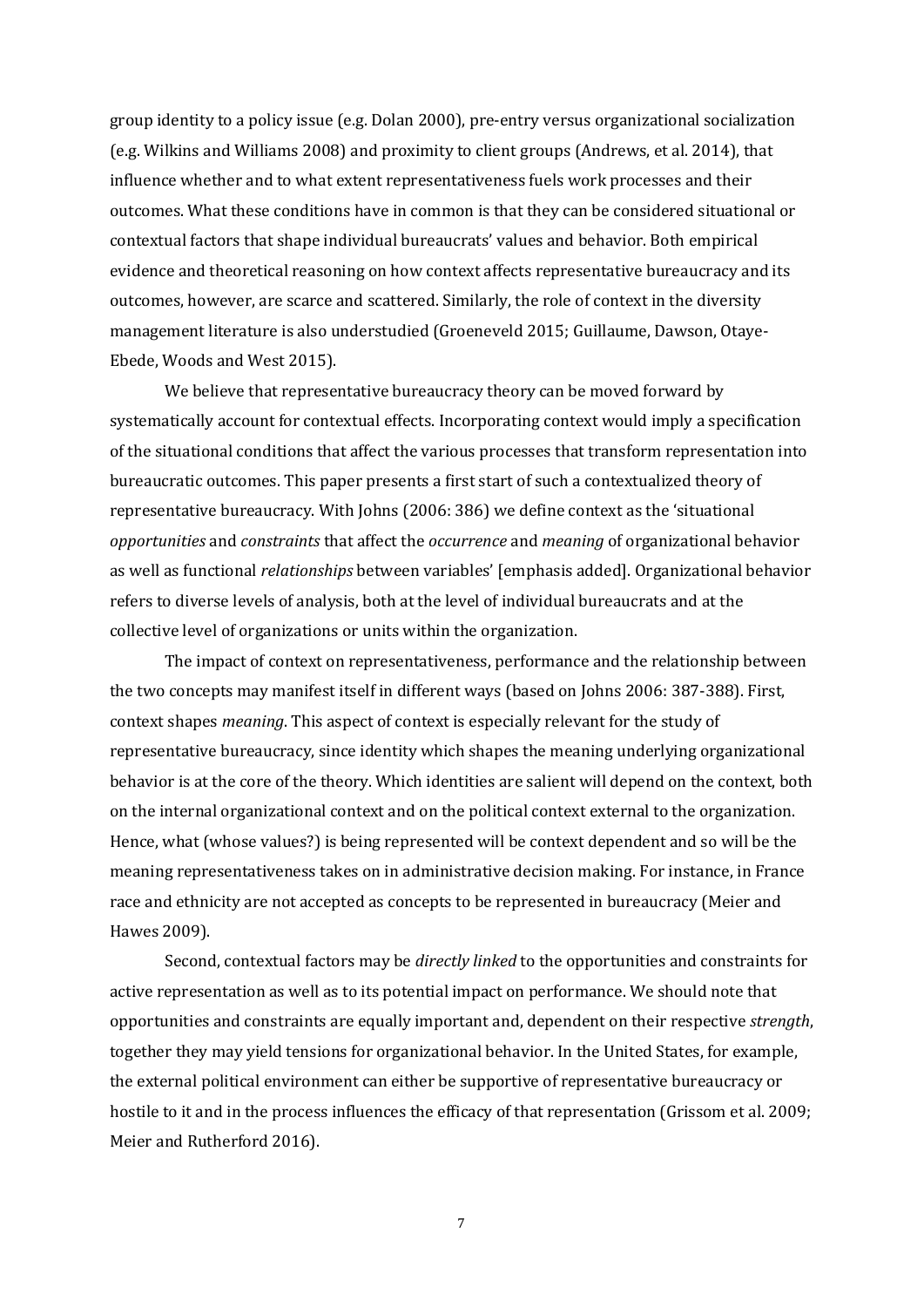Third, indirect effects and interactive effects, both on a single level and across levels, can be at work. Contextual factors may interact with representation which in turn impacts on performance. Representation may also indirectly impact on performance through characteristics of the context. Furthermore, some contextual factors condition the linkage between representativeness and public service performance relationship through other moderators.

With an increase of the number of factors at various levels, though, it will become difficult, if not impossible, to disentangle the effects of particular variables. Although for the purpose of theory building it is necessary to examine direct and indirect effects of specific contextual variables separately, as we do in this paper, it must be acknowledged that the influence of individual contextual variables may well be dependent on occurring with another specific set of contextual factors. In research practice we will have to deal with this manifestation of context effects, and empirically compare 'settings' or 'configurations' comprised of a combination of contextual factors.

## **External Context**

Bureaucracies are open systems; they are influenced by their environments and in turn structure those environments by their actions (Thompson 1967). Issues of representative bureaucracy, both in terms of the determinants of representation and the ramifications of that representation, are no exception to the open systems' phenomenon. Two aspects of the external context of bureaucracy are especially relevant to representative bureaucracy and the ability of bureaucracies to re-present – the national context and the more proximal organizational context. National context includes both the political context and the administrative context; and the organizational context encompasses the organization's environment, the organization's setting, and the policy sector context.

## **National Context**

#### *Political system*

Representation is an essential function of political systems; political systems both establish the institutional process for representation and define what issues and interests are to be represented. The diversity of political interests and the inability of a political system to include all political interests is a precondition for creating a demand for representative bureaucracy. The diversity of political interests might originate from social demographics such as race, ethnicity, gender, religion, or economic status among others. Whether such social demographics become politically salient and thus generate political interests that demand to be represented will vary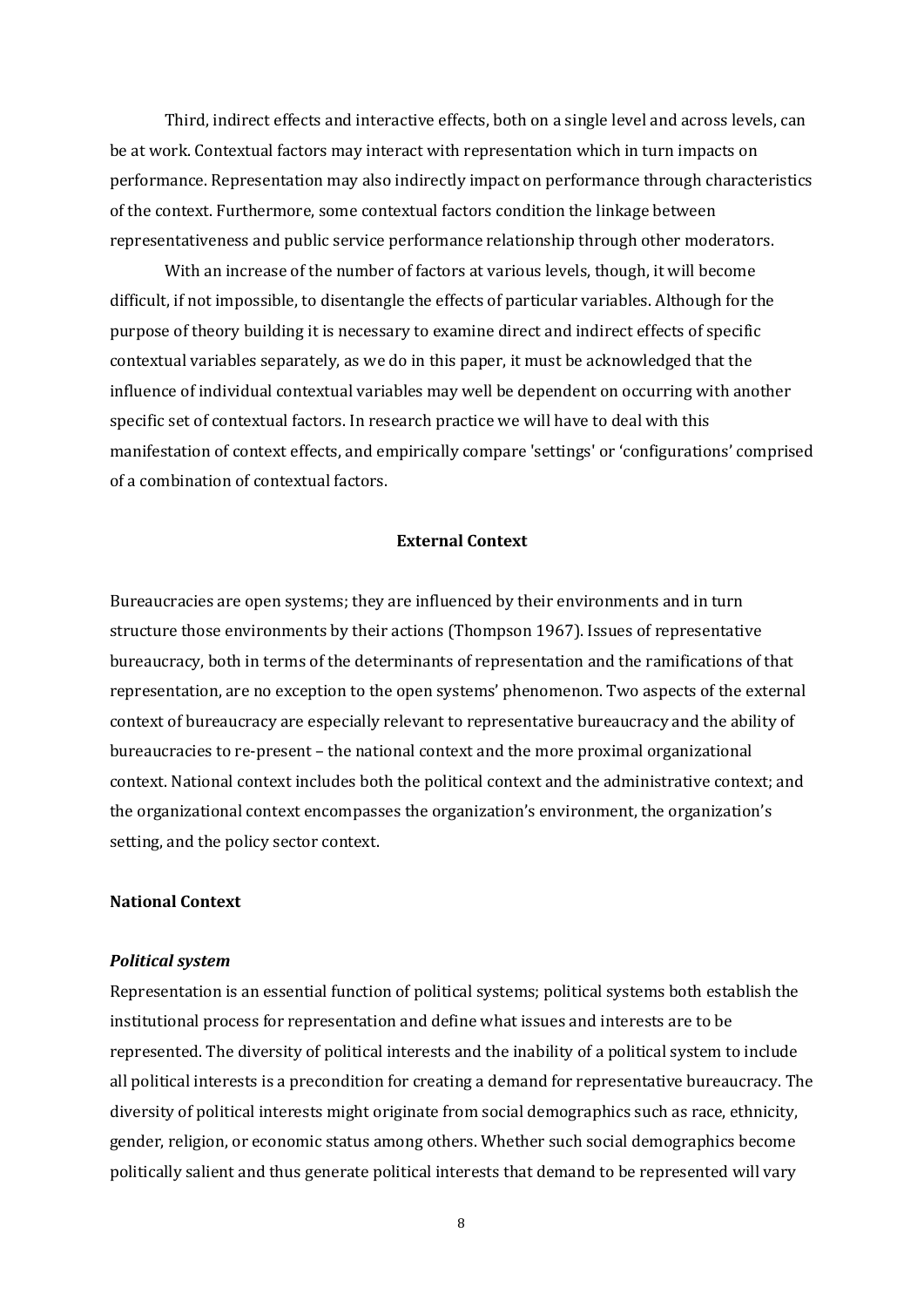from country to country and depend on the nature of politics within a country.

All political systems by definition reduce the range of political interests that are considered by elected officials; some political conflict is suppressed by the simple process of representational aggregation. A majoritarian electoral system that uses winner-take-all single member districts, for example, will reduce the range of political interests in a legislature more than proportional representation system for a legislature (Peters, Schröter and Von Maravic 2015). This inability of the political system to represent all interests in society are what generates the demand for representative bureaucracy; after all if the electoral system adequately represented the interests of all citizens, there would be little need for bureaucracies to undertake this role. Because proportional representation systems filter out fewer political interests, we would expect that representative bureaucracy would be less evident and less effective in a proportional representation system.

If the limits of political representation create the demand for representative bureaucracy, then the degree of centralization versus fragmentation generates the potential supply. The institutional processes of representation – the basic rules of the political game – allocate power and authority to various institutions and in the process enhance or circumscribe representation in its various forms. In simple terms viewing the national political context in terms of centralization versus fragmentation is a useful place to start in describing the political context of bureaucracy (see O'Toole and Meier 2015; Peters, Schröter and Von Maravic 2015: 31). A pure centralized system would vest ultimate political authority in a single national institution (say a legislature) with full decision authority and design other political institutions to be subordinate to this institution. Although there are no actual current political systems with a pure centralization of power, it provides a useful theoretical pole of a continuum that serves to anchor the various structures that fragment or decentralize political authority.

Decentralization can take place along two dimensions; the separation of powers at the national level and the devolution of authority via federalism to autonomous or semiautonomous local governments. Decentralization whether by separation of powers or federalism creates additional venues for possible representation, and bureaucracies have the potential (other things being equal) to step into a representation void. Federalism is especially likely to increase representation possibilities particularly if the interests to be represented are regionally concentrated (e.g., Canada, Switzerland). The use of local labor markets in decentralized systems further enhances bureaucratic representation (Peters, Schröter and Von Maravic 2015: 36).

Using the U.S. as a case example, Norton Long (1952) argues that institutional fragmentation results in political fragmentation generating a lack of political support for policy action. This absence of political support forces bureaucracies to build their own political support by cultivating and then representing clientele. Separation of powers systems with their checks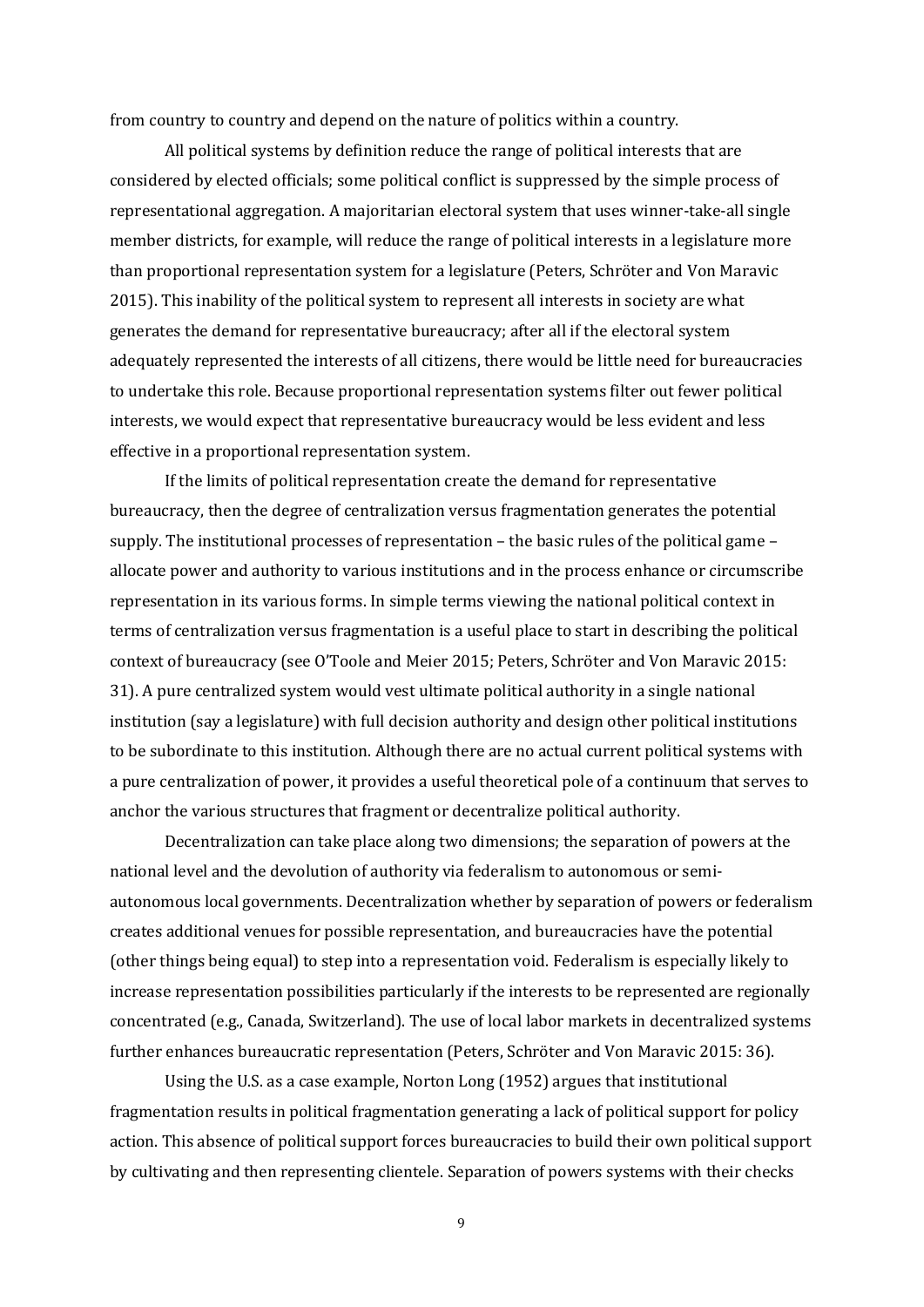and balances create incentives for bureaucracies to develop as political actors working to respond to the conflicting demands of the legislative, executive or judicial branches (Rourke 1976). The policy advocacy in such systems naturally translates into a representation of clientele who may or may not have political representation.

Within a federal system, the impact of political fragmentation will follow directly from any diversity in subunits. National political forces will interact with local political forces that might be in opposition in either policy goals or implementation actions. Bureaucracies needing to deliver services will quite logically adapt to local conditions to generate greater effectiveness. Local conditions require a recognition of local interests and thus a demand for local bureaucratic representation (or political efforts to limit that representation (Lieberman 1998)).

The structural aspects of national context create incentives for bureaucratic representation, but these incentives take place within the accepted political and policy processes of a country. Structures are influential but not determinative; they can be shaped or reshaped by political and policy processes. One especially important process distinction is between adversarial or liberal political systems and corporatist political systems (Esping-Andersen 1990). The latter rely on the formal organization of all relevant interests and the creation of a consensual decision process that is binding on all parties. Adversarial political systems, in contrast, do not seek to be inclusive and have multiple decision points none of which are consider final. Corporatist political systems, because they formally seek inclusive representation, would be less fertile ground for representative bureaucracies simply because the representation function is institutionalized and located elsewhere while adversarial systems consider bureaucracy just another contestable decision point.

#### *Administrative traditions and reforms*

We are also on relatively safe ground to believe that administrative traditions and cultures have left their imprints on the ways how representative bureaucracy is being perceived in specific national systems (see Painter and Peters 2010 and Peters, Schröter and Von Maravic 2015 for an in-depth treatment). Whether representative bureaucracy falls on more or less fertile ground seems to be contingent on established administrative traditions as well as on the different roles the civil service plays in different societies. This notion is based on the distinction between 'public interest states' (generally associated with Westminster political systems) and states that rely in their administrative systems on the *Rechtsstaat* model (as in continental European nations such as France, Germany or Austria). This distinction rests on different beliefs of the role of the state in society, the importance of administrative law (or the lack thereof), as well as the education and recruitment of civil servants. In ideal-typical 'public interest models', government institutions are primarily society-driven so that 'representation' is particularly important as a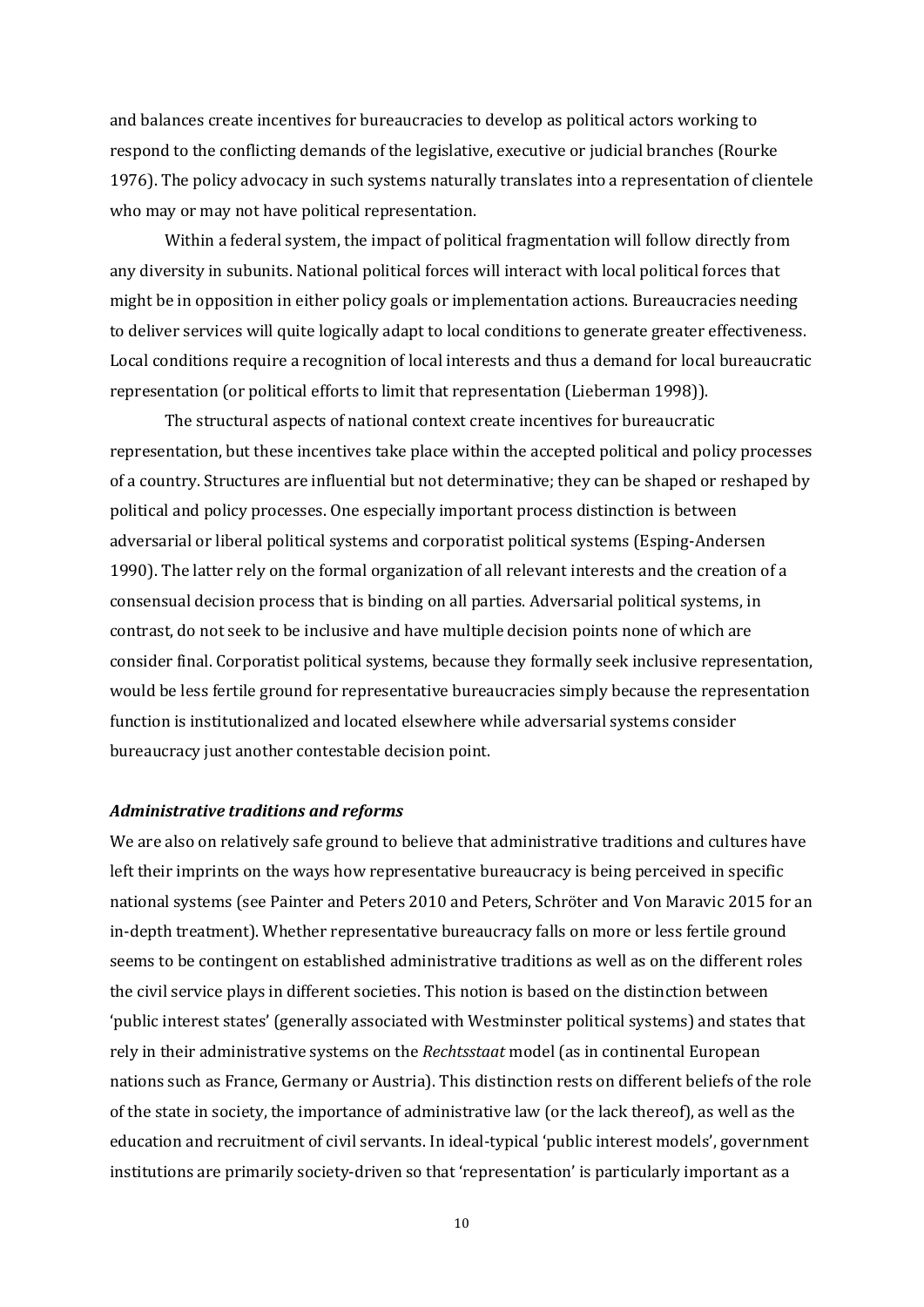means to direct administrative actions and to hold public sector organizations accountable. By contrast, the legal conception and organic notion of the state in a pure *Rechtsstaat* type place a premium on administrative hierarchy and expertise and give bureaucrats a more autonomous role in shaping society.

Reform efforts such as those advocated by the New Public Management can also affect the potential for representative bureaucracy (Pollitt and Bouckaert 2000). European welfare reforms that focused on reduction of bureaucratic rules and decentralized administration to encourage coproduction by clients create a clear bottom-up process of representation through the bureaucracy. Such processes, however, only create the potential for representative bureaucracy as demonstrated by the U.S. welfare reform case where decentralization was coupled with deprofessionalization of the bureaucracy and the establishment of performance systems that limited bureaucratic discretion (Watkins-Hayes 2011) but left the process open to political interference and abuse (Soss, Fording and Schram 2011). Bureaucratic representation in this case withered.

## **Environmental Context**

Three aspects of a bureaucracy's environmental context are linked to the development of representative bureaucracies and their effectiveness – target population diversity, the organizational setting, and policy area-identity linkages. The diversity of an organization's target population increases the task difficulty of program operations. Diverse clientele tend to have diverse needs and, equally important, diverse perspectives on the bureaucracy and its program delivery (Roch and Edwards 2015; King et al. 2011; Peters, Schröter and Von Maravic 2015). The diversity of clientele limit the ability of the bureaucracy to create routinized processes that can effectively meet the needs of all citizens. As clientele become more diverse, we would expect that both the demand for bureaucratic representation would increase and as would the potential effectiveness from a more representative bureaucracy.<sup>2</sup>

The organizational setting encompasses the characteristics of the organization and how those characteristics shape the relationship between the clientele and the bureaucracy (Schröter and Von Maravic 2015). Professional service organizations have high levels of expertise and vest discretion in street-level bureaucrats. The numerous cases of effective bureaucratic representation indicate such organizations can accrue substantial gains from representative bureaucracy with little risk (Schröter and Von Maravic 2015: 55). Top level policy-making organizations in contrast face a set of political and organizational constraints that limit the

<sup>2</sup>Representative bureaucracy could lead to greater effectiveness even in cases with homogeneous clientele if the lack of representation results from discriminatory labor practices that generated underperforming bureaucrats (Becker 1993) or if diversity generated greater innovation in the organization (Pitts 2005; Van Knippenberg et al. 2004).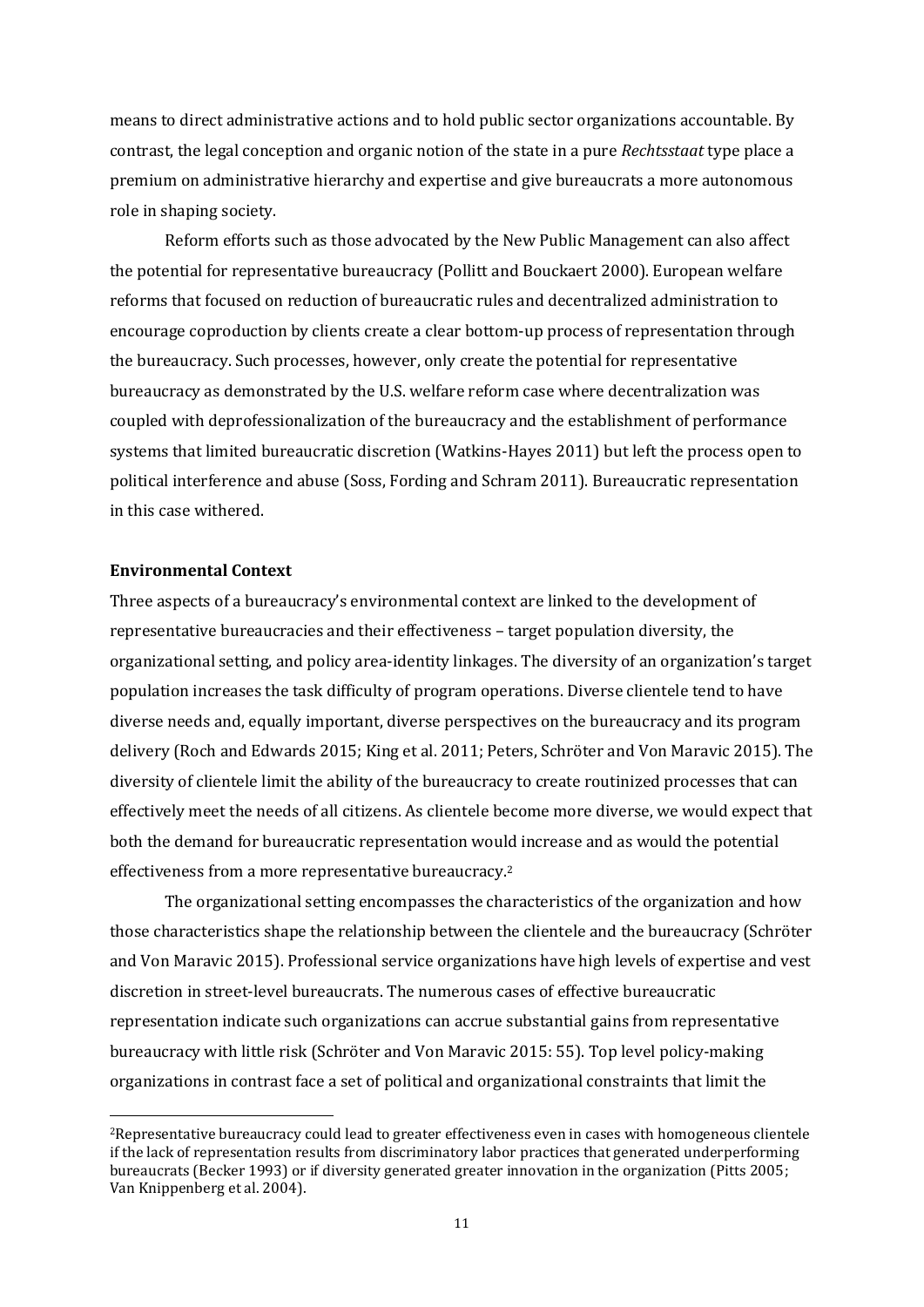impact of representative bureaucracies to symbolic assurance of the population rather than actual program performance (Schröter and Von Maravic 2015: 58). High reliability and high risk organizations rely on strong professional and organizational socialization and create environments where representative bureaucracy is unlikely to flourish and could well be a high risk strategy (Schröter and von Maravic 2015: 60). Bureaucratic mass service provider organizations dispense benefits to clientele often using highly specific criteria as in social insurance and retirement systems. Organizations that pursue representation face few risks in this area but are unlikely to generate any performance benefits (Schröter and Von Maravic 2015: 62).

Policy area-identity linkages can be considered the catalyst for representative bureaucracy. For the values of a bureaucrat that are linked to an identity (race, ethnicity, religion, language, sexual orientation, etc.) to matter in the course of bureaucratic actions, the bureaucrat's policy area has to also be linked to that identity and the bureaucrat has to have discretion (Keiser et al. 2002; Meier and Morton 2015; Sowa and Selden 2003; Wilkins 2007). In many cases either bureaucrats will have little discretion (e.g., mass service provider organizations) or the discretion that they do have (e.g, agricultural research in the U.S.) will have little relevance to identity issues arising out of race or ethnicity. Both discretion and a convergence of policy with identity-linked values are required for bureaucrats to engage in representation.

## **Internal context**

Issues of representative bureaucracy are addressed not only at the macro-level of nation-states and the meso-level of organizational populations, but also at the micro-level within organizations. Here, the roles played by identity and discretion in determining the likelihood of active representation occurring are again critical. In particular, besides the wider salience of an organization's setting and its policy sector, the structures of decision-making, distribution of power and the diversity climate within individual organizations are each contextual factors likely to shape bureaucrats' identities and the opportunities available to them to actively represent constituent groups.

#### **Organizational Structure**

The structure of organizations comprises two key sets of characteristics. The first are broad 'structural' features that 'define the physical milieu' in which organization members work, such as the size of an organization and managerial spans of control. And, the second are 'structuring' activities that managers carry out to deliberately shape the attitudes and behavior of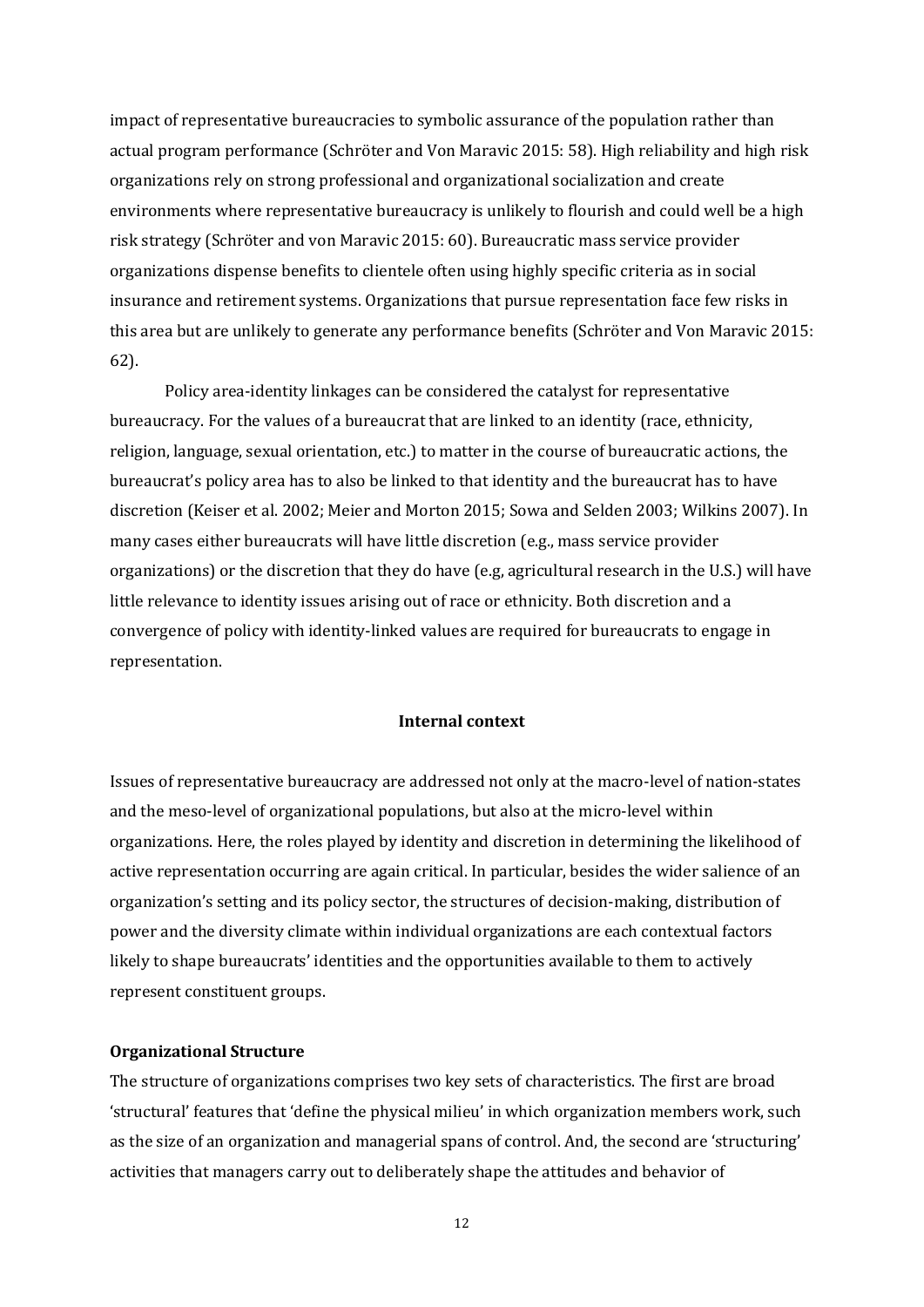organization members, such as the relative decentralization of decision-making and the formalization of job roles and responsibilities (Dalton et al. 1980). Both 'structural' features and 'structuring' activities are likely to influence the identity of bureaucrats and the level of discretion that they experience. As such, the potential for active representation to occur may only be realized where an organization's structure permits multiple identities to co-exist within the workplace and ensures that opportunities to influence policy formulation and implementation are able to thrive.

#### *Structural characteristics*

Dalton et al. (1980) identify three key 'structural' characteristics that can influence the attitudes and behavior of organization members: organization and subunit size; span of control (the number of subordinates reporting directly to a supervisor); and administrative intensity (the ratio of administrative staff to production operatives). In public bureaucracies, each of these physical aspects of an organization's structure may have important implications for the potential for active representation to occur.

Levels of passive representation are often lower in larger public organizations (Andrews and Ashworth 2013; Kellough 1990). The employment of additional women, people of minority ethnic origin and other under-represented social groups simply makes less of an impact on the overall rate of representation in large organizations than in smaller ones. For this reason, the 'critical mass' effects associated with the translation of passive to active representation may be weaker in large public bureaucracies. Moreover, female and minority ethnic bureaucrats may find that it is much more difficult to develop and establish values and attitudes that run counter to the dominant culture in big organizations (Moss Kanter 1977). The work environment in such organizations may be less inclusive of diverse identities (Andrews and Ashworth 2015) or individuals may simply feel more alienated due to the sheer number of colleagues and a more bureaucratic orientation (Kimberley 1976).

The relative width of managerial spans of control has long been thought to have an important influence on the potential for bureaucrats to exercise discretion. Due to the limitations on their time, the more individuals that a manager is required to supervise, the more that manager must accord those individuals the discretion to make decisions independently (Meier and Bohte 2001). For this reason, a wide span of control has long been anticipated to result in greater potential for active representation. Indeed, the little research that examines this specific hypothesis confirm that wide spans of control can promote the discretion necessary for bureaucrats to actively represent client groups, at least at the street-level (Keiser et al. 2002; Meier and Bohte 2001).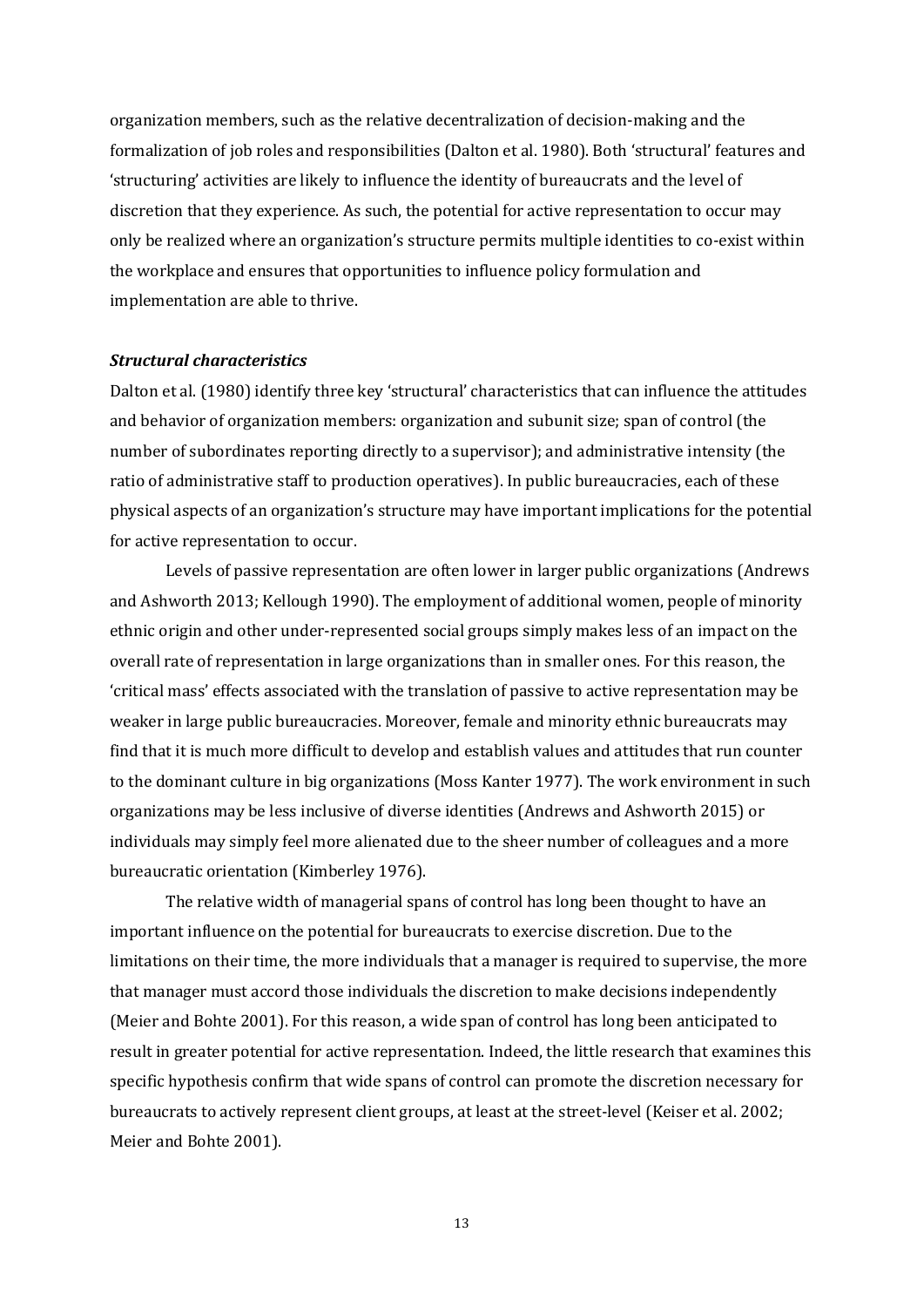Finally, bureaucratic discretion of the kind required to improve outcomes for client groups also seems more likely to be present where the ratio of administrative employees to front-line workers is lower, especially in street-level bureaucracies. Where the administrative component of organizations is larger, employees may have to comply with more burdensome rules and regulations, devoting a greater proportion of their time to internal managerial tasks than the provision of public services. A recent study by Andrews and Miller (2013), for example, finds that the potential for female police officers to actively represent battered women by arresting their abusers was contingent on the amount of time they were able to devote to frontline police work.

### *Structuring activities: distribution of power*

Organization theorists suggest that there are three key 'structuring' dimensions that are susceptible to managerial control, each of which may have important implications for bureaucratic identity and discretion: centralization, formalization and specialization (see especially Hage and Aiken 1967). The relative degree of centralization within an organization is signified by the 'hierarchy of authority' and the 'degree of participation in decision-making'; aspects of structure that reflect the distribution of power within organization (Carter and Cullen 1984). If the power to make decisions is exercised only at the upper levels of the organizational hierarchy and senior managers rarely consult with subordinates, then bureaucrats seeking to actively represent client groups may only be able to do so if they attain high ranking positions – something that presents many challenges for under-represented social groups (Naff 2001; Sabharwal 2015; Smith and Monaghan 2013). By contrast, the devolution of decision-making authority and an acceptance of staff involvement in the determination of organizational policies and practices may conceivably empower female and minority ethnic bureaucrats at all levels of the organization to promote initiatives that are beneficial to their respective client groups. Evidence suggests that being in a senior position can increase the likelihood that bureaucrats will actively represent client groups (e.g. Andrews and Miller 2013; Dolan 2000; 2002; Smith and Fernandez 2010; Theobald 2007) and that it may also encourage active representation by street-level bureaucrats (e.g. Keiser et al. 2002). To date, however, despite earlier calls for paying attention to the distribution of representation across hierarchical levels (Riccucci and Saidel 1997; Greene et al. 2001; Naff 2001), little is known about decision participation and active representation.

Bureaucratic representation is frequently found at the street level of an organization (Andrews, Ashworth and Meier 2014; Selden, Brudney and Kellough 1998; Riccucci, Van Ryzin and Laven 2014), but it can also occur at the supervisory level (Wilkins 2007; Wilkins and Keiser 2004; Meier 1993) and even at the top level of the organization (Smith and Fernandez 2010;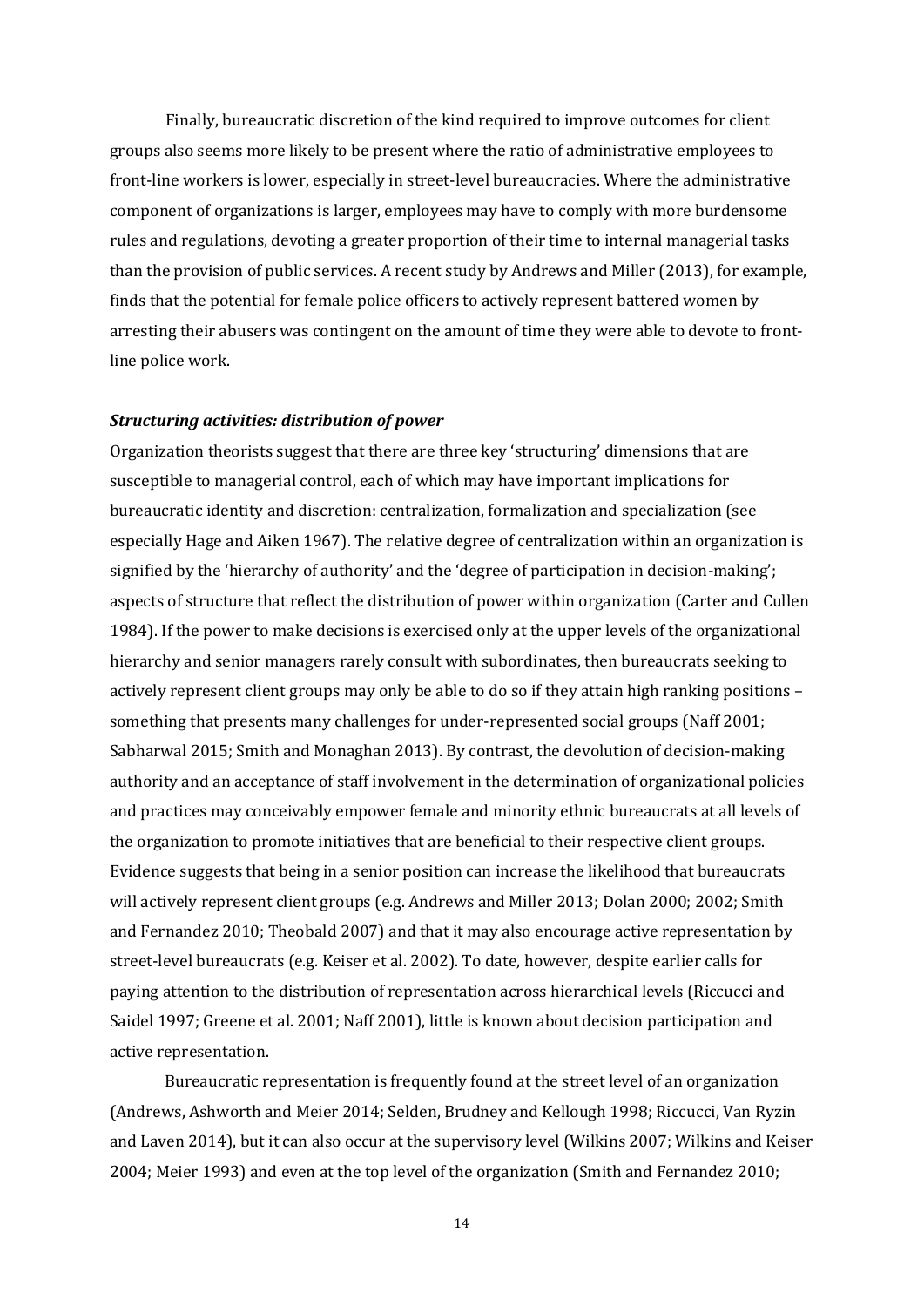Theobald 2007). This variation in locus of representation is attributed to where discretion is located in the bureaucracy, and sometimes different decisions are located at different levels (school budgets at top levels, see Theobald 2007; student performance at the street level Meier and O'Toole 2006). There is only modest research on how representation at various levels interacts with each other; two studies of schools and race indicate that representation at one level appears to be associated with a lack of representation at another level (see Meier and O'Toole 2006; Meier 1993), but a study of schools and gender finds a positive interaction effect of street level and supervisory level representation (Keiser et al. 2002). These findings suggest that representation might well be a strategy where top level managers generally let street level personnel act as representatives while top managers attend to other concerns but are willing to selectively intervene when needed.

The relationship among levels of representation in bureaucratic organizations raises the issues of hierarchy and the critical mass hypothesis. Organizational hierarchy is designed to create uniformity and on its face would likely bring organizational pressures to eliminate bureaucratic representation in many agencies. Consistent with this logic, decentralized agencies appear to foster greater bureaucratic representation at the street level (Keiser et al. 2002; Meier and Bohte 2001; Sowa and Selden 2003). Hierarchy and the pressures to conform is also the supporting logic for the notion that bureaucratic representation requires a critical mass of similar individuals to exist. Empirical work on critical mass focused primarily on schools, shows that no critical mass is needed at the street level but that at management levels representational impacts do not occur until the represented group reaches approximately 25% of the managerial level of the organization (Keiser et al. 2002; Meier 1993).

Hage and Aiken (1967) distinguish between two key aspects of formalization: job codification (the degree of work standardization) and rule observation (the latitude of role behavior tolerated). Highly formalized organizations tend to have detailed descriptions of the social positions occupied within the organization and many rules prescribing operational procedures. Members of such organization generally experience lower levels of job autonomy and greater levels of performance monitoring and supervision. As a result, active representation seems much more likely to occur in organizations with lower levels of formalization. Although job codification may often be standardized across organizational populations in the public sector, rule observation can vary considerably; and it is in organizations where bureaucrats have greater autonomy over how their role is interpreted that active representation may be most likely happen. For example, Riccucci and Meyer (2004) show that women and minority ethnic street-level welfare employees who rely more on professional judgment than agency rules are more likely to have pro-welfare attitudes.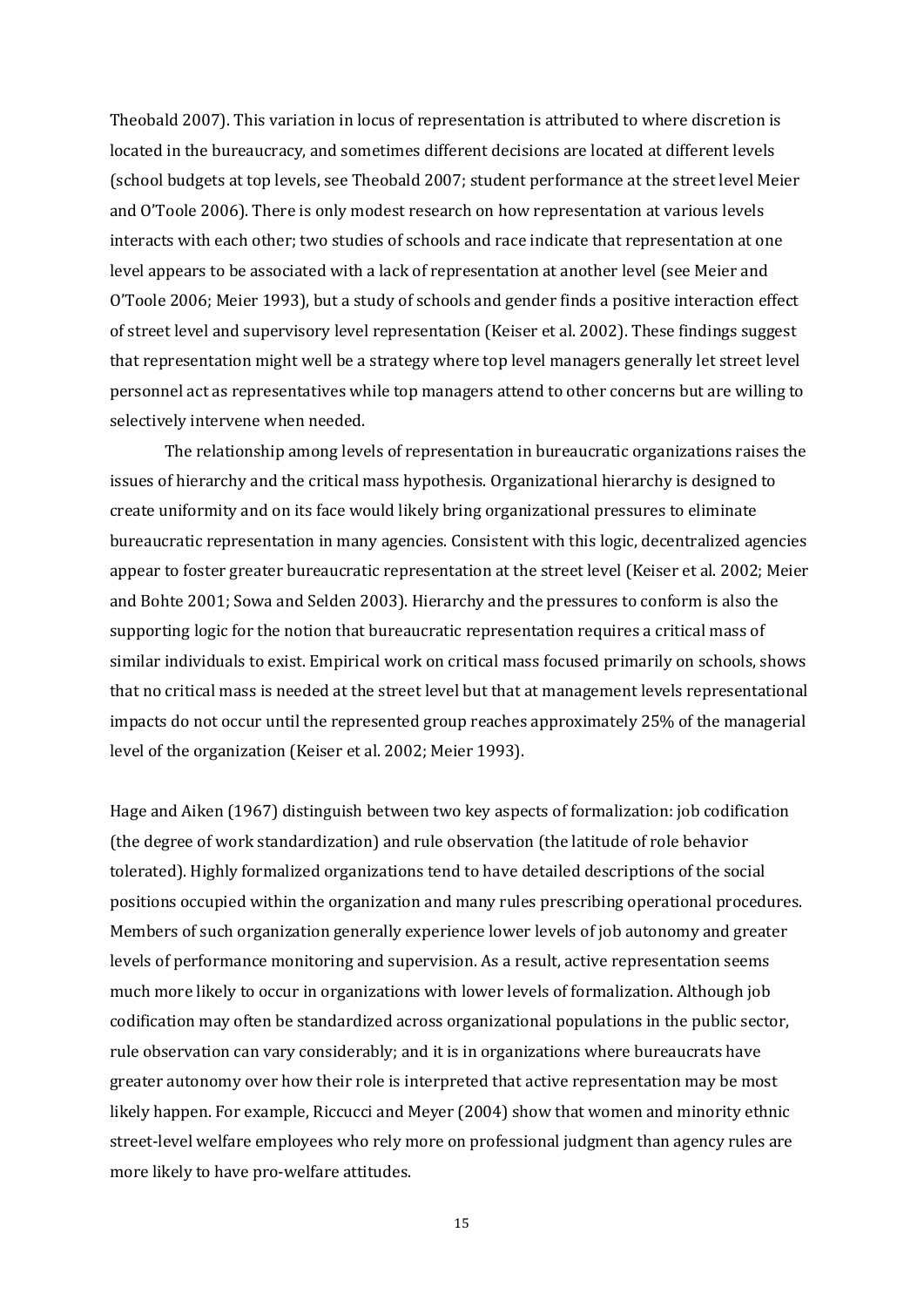The relative degree of specialization within an organization relates to the division of labor amongst organizational members. In this regard, Hage and Aiken (1967) distinguish between the occupational complexity (number of occupational specialities) and the professionalization (professional activity and training) within the specialities found within an organization. Public organizations often have a large number of diverse professional groupings, which engage in extensive professional activity and have comprehensive training programs (Mintzberg 1979). Although employees occupying a specialist role may not have wide-ranging freedom over how their role is defined, they are likely to have a great deal of autonomy over how they exercise their professional expertise. For these reasons, the potential for specialization to influence the translation seems likely to be dependent upon the types of roles that bureaucrats occupy and whether there is a more or less opportunity to exercise discretion in their relationships with different client groups.

#### **Diversity Climate**

Diversity management literature highlights two types of processes simultaneously at play in diverse work groups. Firstly, cognitive processes related to diversity that positively influence information elaboration among group members, and, secondly, affective processes that reduces the degree of social integration (Van Knippenberg et al. 2004). Recent studies suggest that organizational climates that are inclusive of all employees are a necessary condition for realizing the potential benefits of work group diversity and counter its negative consequences (Shore et al. 2011; Ashikali and Groeneveld 2015). The emerging literature on inclusiveness builds on an integration-and-learning perspective on workforce diversity, which 'links diversity to work processes—the way people do and experience the work—in a manner that makes diversity a resource for learning and adaptive change' (Ely and Thomas 2001: 240). Shore et al. (2011: 1265) argue that 'diverse work groups that adopt an integration-and-learning perspective incorporate both uniqueness (through viewing diversity as a resource) and belongingness (through members feeling valued and respected)'. Hence, whether diverse role-identities are accepted within an organizational setting, and actually seen as a resource beneficial to the organization, is not only dependent on structural characteristics and power relations, but also on the diversity climate within the organization. Nishii (2013) finds evidence for a moderating role of a diversity climate within the relationships between gender diversity, conflict, and satisfaction. Other research articles in this strand of research adopt organizational and managerial characteristics, such as leadership and HR policies, as moderators in their models (e.g. Kearney and Gebert 2009). Both leadership and HR policies may affect the relationship between diversity and positive organizational outcomes, such as employee well-being, social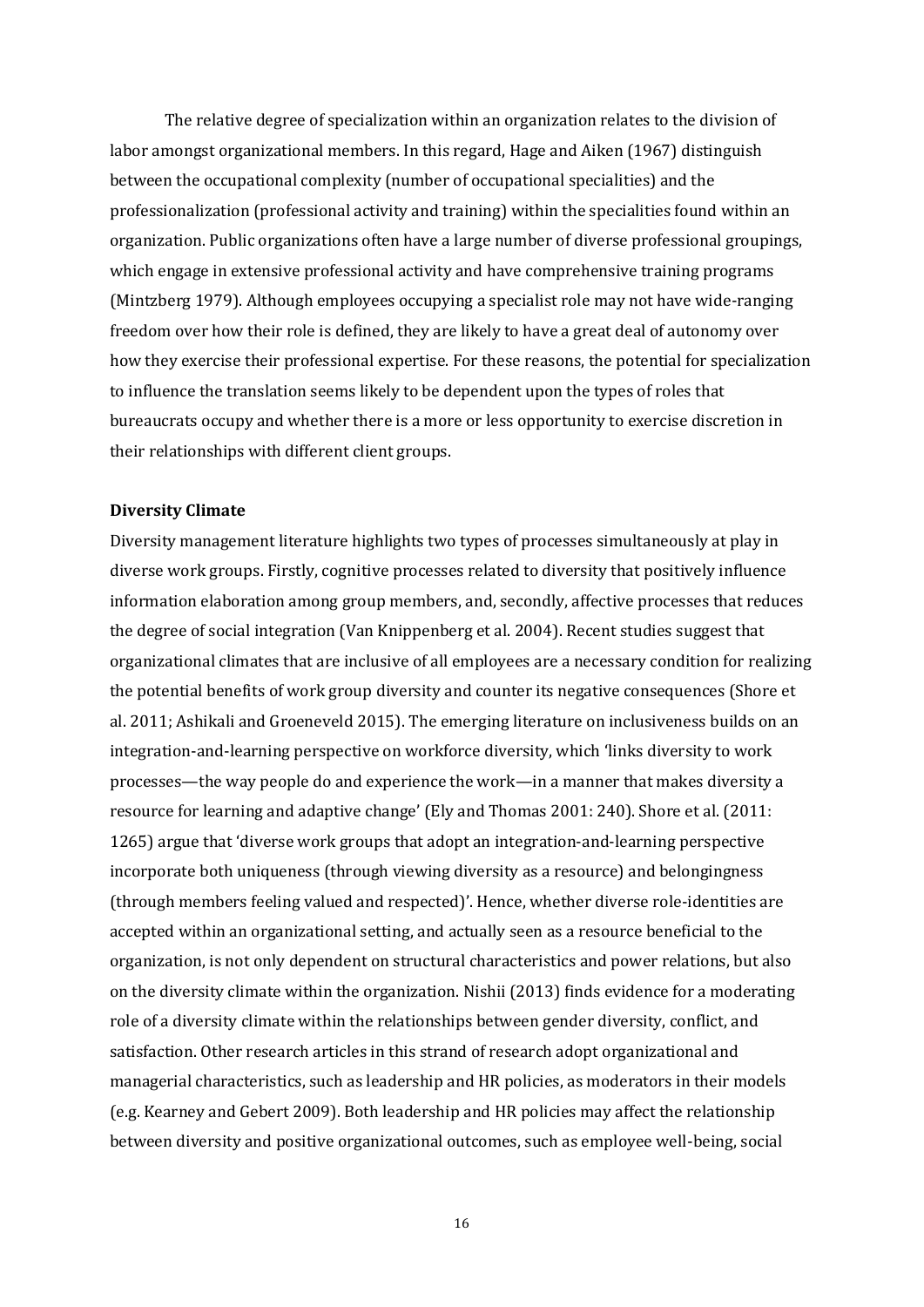integration and performance, through creating inclusive work climates in organizations (Guillaume et al. 2015).

To date only a few studies have incorporated these insights from diversity management literature into the study of representativeness and diversity management in public organizations (e.g. Andrews and Ashworth 2015; Selden and Selden 2001; Pitts 2009; Choi and Rainey 2010). Choi and Rainey (2010), for example, find that diversity management is particularly effective in managing racially diverse work groups. However, ethnic minority employees have lower levels of job satisfaction in the presence of a combination of diversity management and fair organizational procedures (Choi and Rainey 2014), which may be due to the 'identity blindness' that fair organizational procedures tend to imply.

#### **Indirect and Interactive Effects of Contextual Factors**

A contextual theory of representative bureaucracy would suggest that not only does context condition the relationship between representation and performance, but that such relationships might be subject to interaction effects. This section will examine three possible contextualrepresentation interactions: representation as it interacts with political support, representation as it is influenced by social capital, and indirect representation as it interacts with the diversity of the clientele.

Political representation is likely to interact with bureaucratic representation. Political representation is a resource and one would think that having a supportive political environment would embolden bureaucrats to be more aggressive in their representational functions. Meier and Morton (2015), however, argue that the hypothesized relationship is ambiguous. Legislators might carefully guard their position as the primary representatives in a political system and seek to limit representation by their bureaucratic cohorts. Although how political representation and bureaucratic representation interact on policy activities remains to be fully studied, their influence in the personnel process appear to very strong. Levels of political representation are strongly correlated with levels of bureaucratic representation, and systematic analysis over time shows that they are reciprocally related (Meier and O'Toole 2006; Meier and Smith 1994), that is political representation leads to increases in bureaucratic representation and vice versa.

Political representation can be considered a specialized form of political support for the values pressed by a representative bureaucracy. Logic suggests that bureaucrats who perceive positive public support for representative actions will be encouraged by this support and increase efforts at of active representation. A recent US national study of African-American education finds that the influence of African-American teachers on the performance of African-American students is significantly greater in school districts with a Democratic Party voting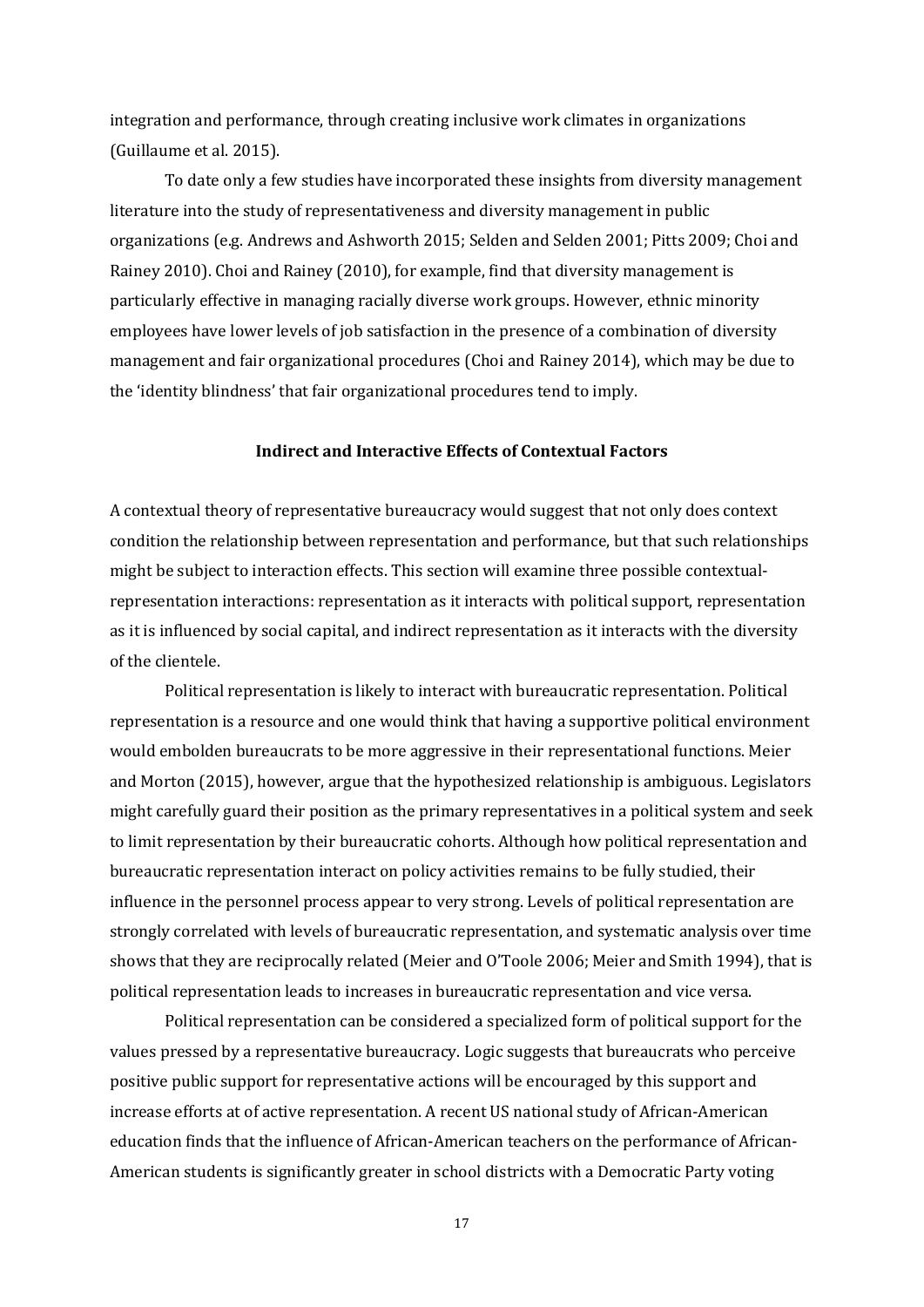majority (the party more supportive of African-American interests) than in school districts with a Republican voting majority (Meier and Rutherford 2016).

One characteristic of the community that should influence the development of representation in a bureaucracy and also translate into positive performance is the level of social capital in the community. The degree of social connectedness and the corresponding levels of interpersonal trust it creates should engender opportunities for bureaucrats to enhance performance with greater levels of coproduction. Social capital reduces the costs of securing compliance with the policies public organizations seek to implement because people in communities exhibiting higher levels of trust tend to have been more involved in the political process in one way or another and to feel greater solidarity with their fellow citizens (Boix and Posner 1998; Sullivan and Transue 1999). As a result, they are more likely to have faith in the outcomes of that process and to feel positively inclined to participate in the production of services or to supplement them through voluntary efforts of their own (Montgomery 2000; Spillane and Thompson 1997). In areas high in social capital, policies that have distributional benefits for less-advantaged groups therefore seem likely to have greater buy-in from citizens both because they better represent the political will of the community and because there is likely to be less resistance to any perceived injustices that they may entail for dominant social groups. That said, social capital is not equally distributed among racial, ethnic, and income groups and in the process can actually create greater inequities in service outcomes (Meier, Favero and Compton 2016). How representative bureaucracies deal with contextual factors such as social capital, income inequality, or existing levels of societal discrimination is essentially an unexplored research area.

In addition to representative bureaucracy interacting with various contextual factors, there can also be indirect effects of representative bureaucracy that do not accrue from active representation. Schröter and von Maravic (2015) note that representative bureaucracies might improve bureaucrats' levels of job satisfaction and reduce turnover (Pitts 2009); both could be linked to greater performance. They also contend that citizens perceiving bureaucrats who look like themselves might be more satisfied with government services (Bradbury and Kellough 2011; Riccucci, Van Ryzin and Lavena 2014; but see Andrews et al. 2005). Greater citizen satisfaction is likely to make interactions of bureaucrats and citizens less conflictual and could well have an indirect impact on overall performance.

Representative bureaucracy could also affect performance by changing the relationship between the bureaucrat and client in such a way that the client alters his or her behavior. Research on the interactions of police with citizens demonstrate that minority citizens are less likely to be confrontational and more likely to perceive fairness when stopped by a police officer of their own race (Epp, Maynard-Moody and Haider-Markel 2014). Similarly women in the US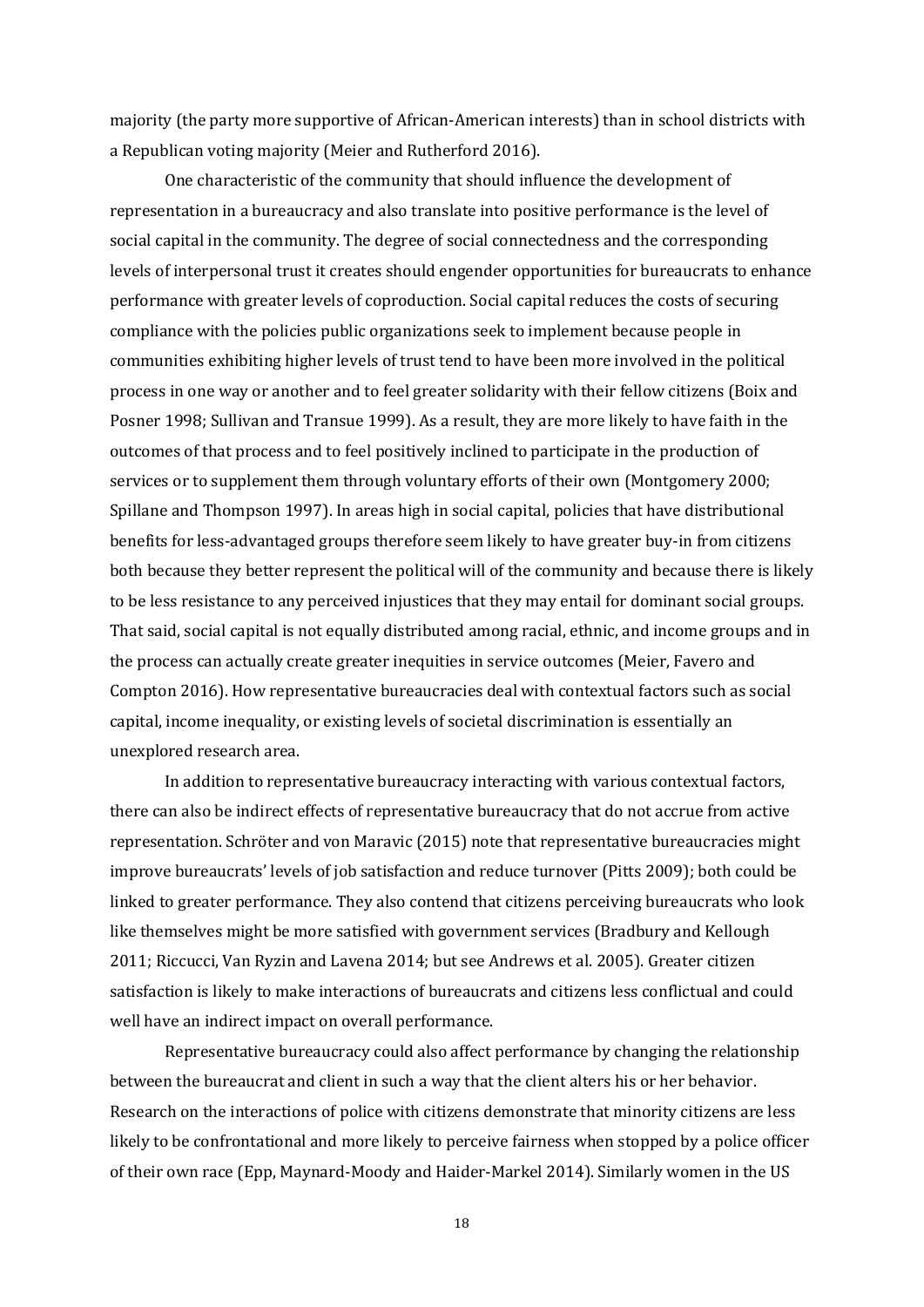are more likely to report sexual assaults when there are more women on police forces (Meier and Nicholson-Crotty 2006). The extensive work on bureaucratic representation in education notes that what is viewed as active representation might well be a role model effect whereby the student changes behavior and the teacher actually takes no action (Atkins and Wilkins 2014; Dee 2004).

| <b>External context</b> |                                                         |                  |
|-------------------------|---------------------------------------------------------|------------------|
| National context        | Political systems                                       |                  |
|                         | Administrative traditions and reforms                   |                  |
| Organizational          | Target population diversity                             |                  |
| environment             |                                                         |                  |
|                         | Organizational setting and the relationship between the |                  |
|                         | clientele and the bureaucracy                           |                  |
|                         | Policy area-identity linkages                           |                  |
| <b>Internal context</b> |                                                         |                  |
| Structure               | Structural characteristics                              | organization and |
|                         |                                                         | subunit size     |
|                         |                                                         | span of control  |
|                         |                                                         | administrative   |
|                         |                                                         | intensity        |
|                         | Structuring activities and distribution of power        | centralization   |
|                         |                                                         | formalization    |
|                         |                                                         | specialization   |
| Diversity climate       | Inclusiveness and recognition of diverse identities     |                  |
|                         | Diversity management and leadership                     |                  |

*Table 1: Representative Bureaucracy in Context*

## **Conclusion: Toward a 'Contextualized' Research Agenda on Representative Bureaucracy**

The concern for public administration's role in society is making a strong comeback. While the quest for managerial efficiency in the public sector has been a very successful rival in attracting political and academic attention in the recent past, there appears to be growing recognition of the salient nature of the nexus between society and public sector organizations for students of public administration and management. The study of representative bureaucracy is a prime example of how the interplay between societal and administrative changes has moved towards center stage: research in performance management has established the extent to which the social composition of the public sector workforce influences the quality and effectiveness of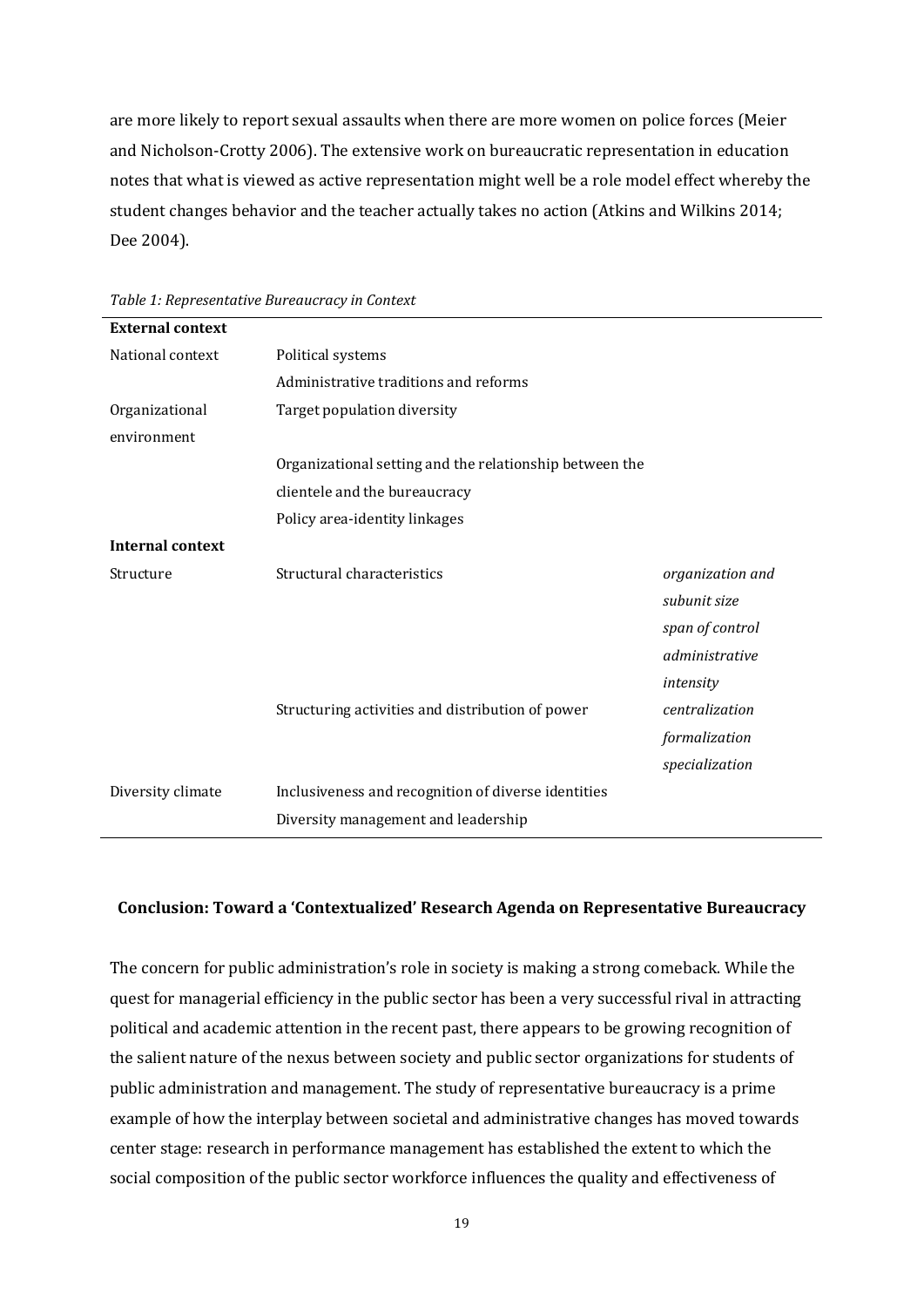services rendered; increased competition for new talent has prompted public organizations to present themselves as more attractive or 'model' employers by way of broadening their recruitment channels and hiring more diverse workforces; value changes in societies also helped to push questions of 'fairness', 'equity', and 'anti-discrimination' higher up on the political agenda; by the same token, growing concerns about the segregation and fragmentation of culturally, ethnically, and also socio-economically increasingly diverse societies have led to more calls to make the public sector more 'inclusive'. All in all, the role of public bureaucracies as representative institutions in society and politics has received wider currency – and is likely to continue to do so.

The rationale of this paper is that, as students of public administration and policy, we are less than optimally prepared to understand and even investigate the inner-workings and outcomes of representativeness in public sector organizations. Generally speaking, the public administration community, particularly on the European continent, has either stuck to models of rational-legal ideal-types of bureaucratic organizations in the guise of Weberian thinking or primarily rely on managerial perspectives on the behavior of public sector organizations in the mold of 'rational choice' models or 'new institutional economics'. Those schools of thought, however, have very little inclination to consider the values of social groups (that need to be represented) or personal identities (other than that of professional expertise) as dimensions of organizational analysis and do not discuss where those values come from. Whereas these approaches assume that preferences of organizational actors are fixed, representative bureaucracy theory assumes that preferences are dependent on socialization processes and their salience contingent on the situation.<sup>3</sup> It flows from this that we also need to advance our theoretical reasoning about representative public bureaucracies so as to include societal and political considerations.

This advancement of theoretical knowledge can build on earlier work of key authors and their core concepts of representativeness, but further refinement is also needed to ask more systematic and specific research questions to help us navigate through the thicket of empirical phenomena and problems. How can we theoretically link representativeness in public organizations with different dimensions of the proposed effects: for example, on the quality of outcome, the work conditions and climate inside the organizations, on the relations with specific client groups, on power-sharing in politics or on the levels of trust and legitimacy of the public sector in society? How can we theorize about the various – direct or indirect – mechanisms and dynamics that are at play when passive representation translates into active representation (or not)? How can we accommodate the 'micro-macro' problem in representativeness research as

<sup>&</sup>lt;sup>3</sup> This approach fits very well with sociological rational choice theory, see e.g. Coleman (1986).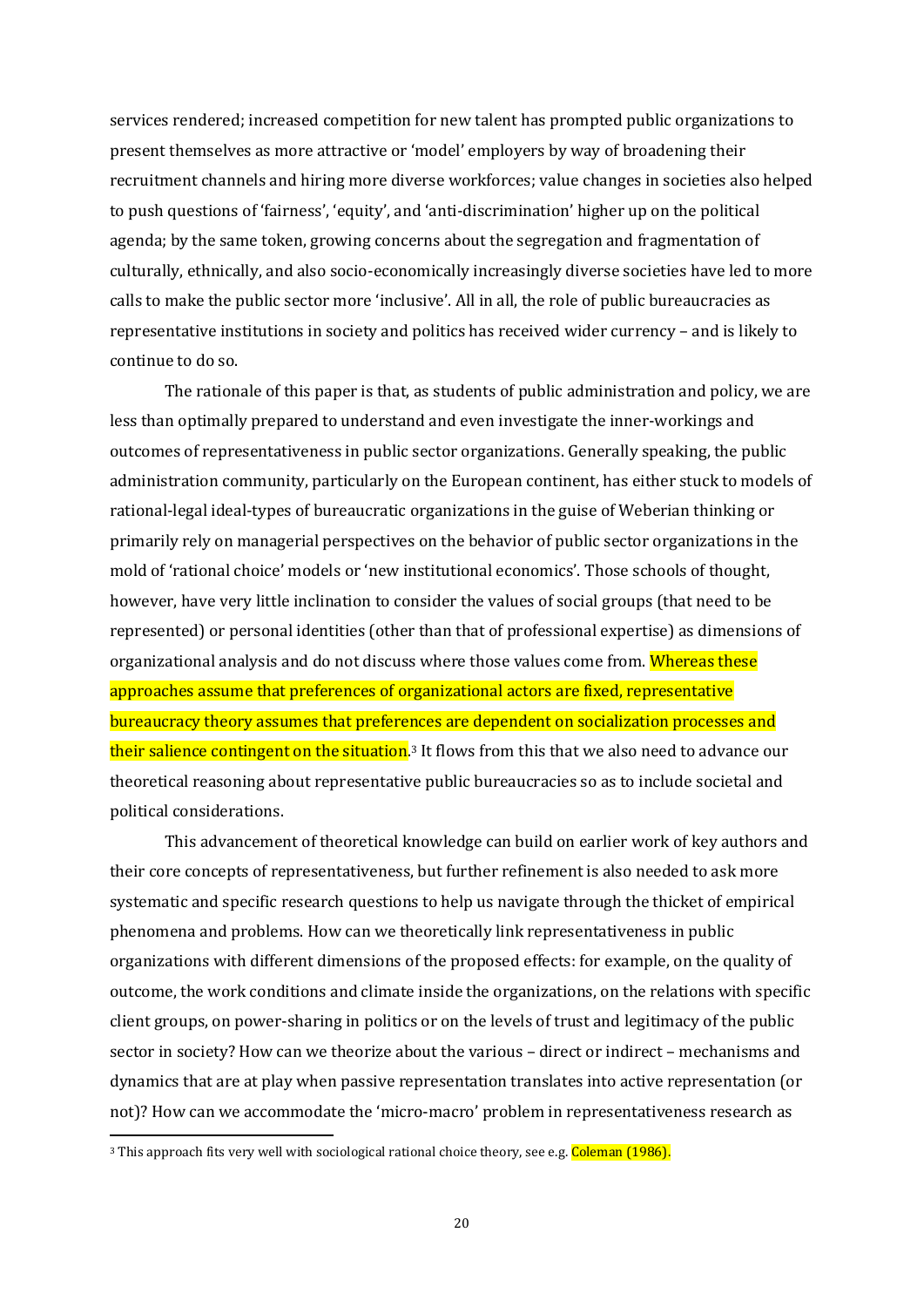we deal with mechanisms and effects at the levels of both individual and collective actors? What exactly are theoretically grounded factors and conditions that will work in favor or against those effects that we associate with representative bureaucracies? Finally, the effects of representativeness cannot be conceptualized as uni-directional. Rather than being a panacea to all ills of public organizations, the pursuit of representative bureaucracy as a reform strategy also carries distinct risks and potentially negative side-effects. Again, we need to capture this potentially darker side of representativeness in a more substantiated theory of representative bureaucracy.

In essence, this paper takes recourse to the study of context as an avenue to arrive at answers to most of the above theoretical questions as well as to generate more systematic and in-depth empirical knowledge. Representativeness will work differently in different contexts. Consequently, we suggest designing a frame of country-specific and organization-specific contextual factors that are conditioning the opportunities and constraints of individual and collective actors in the pursuit of effective representative bureaucracies. At both levels of context, nationally and organizationally, we include structural as well as cultural factors in our definition of context so as to allow for a comprehensive understanding of enabling and disabling conditions of representative bureaucracy.

As a consequence of this 'contextualized' research approach, we propose a comparative perspective in researching representativeness, both across national boundaries, levels of government, and types of organizations in different fields of public policy. This also necessitates the utilization of different research methods, in particular with an eye on more qualitative methods of investigation. While the benefits of quantitative data analysis in establishing patterns of statistical associations between specific factors of representativeness and, for example, performance indicators are widely recognized, the broad range of qualitative methods appear to be unduly neglected in the mainstream of representative bureaucracy research (for exceptions see for instance Atkins and Wilkins 2013; Kennedy, 2013; Van Gool 2008; Watkins-Hayes 2011). This omission seems to be particularly regrettable as case studies, in-depth interviews, or the use of participant observations could help to shed light on exactly those questions that address our set of contextual factors: How officials perceive of issues of representativeness in different countries or different organizations settings? What exactly brings administrators to adopt roles of a trustee or an advocate of minority groups? How do inter- and intra-group dynamics play out in the context of representativeness?

As different methodologies enable to incorporate context into the study of representative bureaucracy in different ways, we propose two avenues for future research. A first road to develop regards comparative research designs in which representative bureaucracy is being studied in different contexts. Some studies can be targeted at the examination of direct and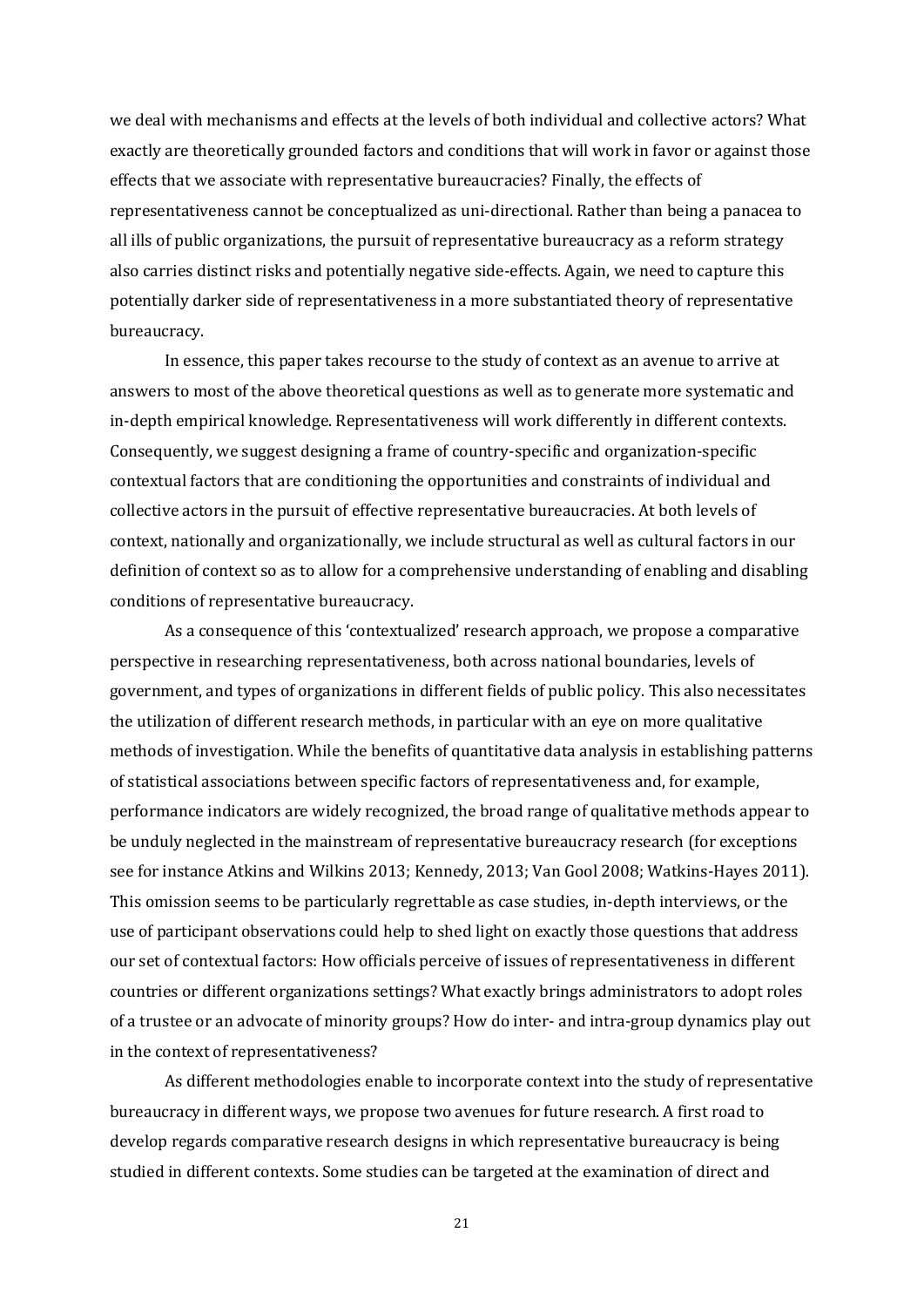indirect effects of specific contextual variables, which asks for either rigorous designs (e.g. experiments) or statistical analyses that allow for the isolation of these effects. Other studies may empirically compare 'settings' or 'configurations' comprised of a combination or 'set' of contextual factors. A second way to incorporate context into the empirical examination of representative bureaucracy is to take a case-oriented approach rather than a variable-oriented approach. In-depth qualitative designs and methods can be used in order to understand the meaning of representativeness and representation within specific contexts.

In conclusion, we think the relevance of representative bureaucracy in context of recent societal and political developments merits further scholarly investment in a contextualized theory of representativeness. By identifying several contextual factors and explaining how each might affect representativeness and organizational performance, this paper is a first step toward such a contextualized understanding of representative bureaucracy. For developing these insights into a contextualized theory of representative bureaucracy we call for a more systematic and – across national and disciplinary boundaries – better orchestrated research endeavor in this field.

## **References**

Andrews, R. and Ashworth, R. (2013). Determinants of Representation: An Empirical Assessment of the UK Civil Service. *Policy and Politics* 41(3): 429-48.

Andrews, R. and Ashworth, R. (2015). Representation and inclusion in public organizations: Evidence from the UK civil service. *Public Administration Review* 75(2): 279-288.

Andrews, R., Ashworth, R. and Meier, K. J. (2014). Representative Bureaucracy and Fire Service Performance. *International Public Management Journal* 17(1): 1-24.

Andrews, R., Boyne, G. A., Meier, K. J., O'Toole, J. and Walker, R. M. (2005). Representative Bureaucracy, Organizational Strategy, and Public Service Performance: An Empirical Analysis of English Local Government. *Journal of Public Administration Research and Theory* 15(4): 489-504.

Ashikali, T. and Groeneveld, S. (2015). Diversity management in public organizations and its effect on employees' affective commitment: the role of transformational leadership and the inclusiveness of the organizational culture. *Review of Public Personnel Administration* 35(2): 146- 168.

Atkins, D. N. and Wilkins, V.M. (2013). Going Beyond Reading, Writing, and Arithmetic: The Effects of Teacher Representation on Teen Pregnancy Rates. *Journal of Public Administration Research and Theory* 23(4): 771-790.

Becker, G. S. (1993). *Human Capital*. 3rd ed. Chicago: University of Chicago Press.

Boix, C., and Posner, D.N. (1998). Social capital: Explaining its origins and effects on government performance. *British Journal of Political Science* 28: 686-693.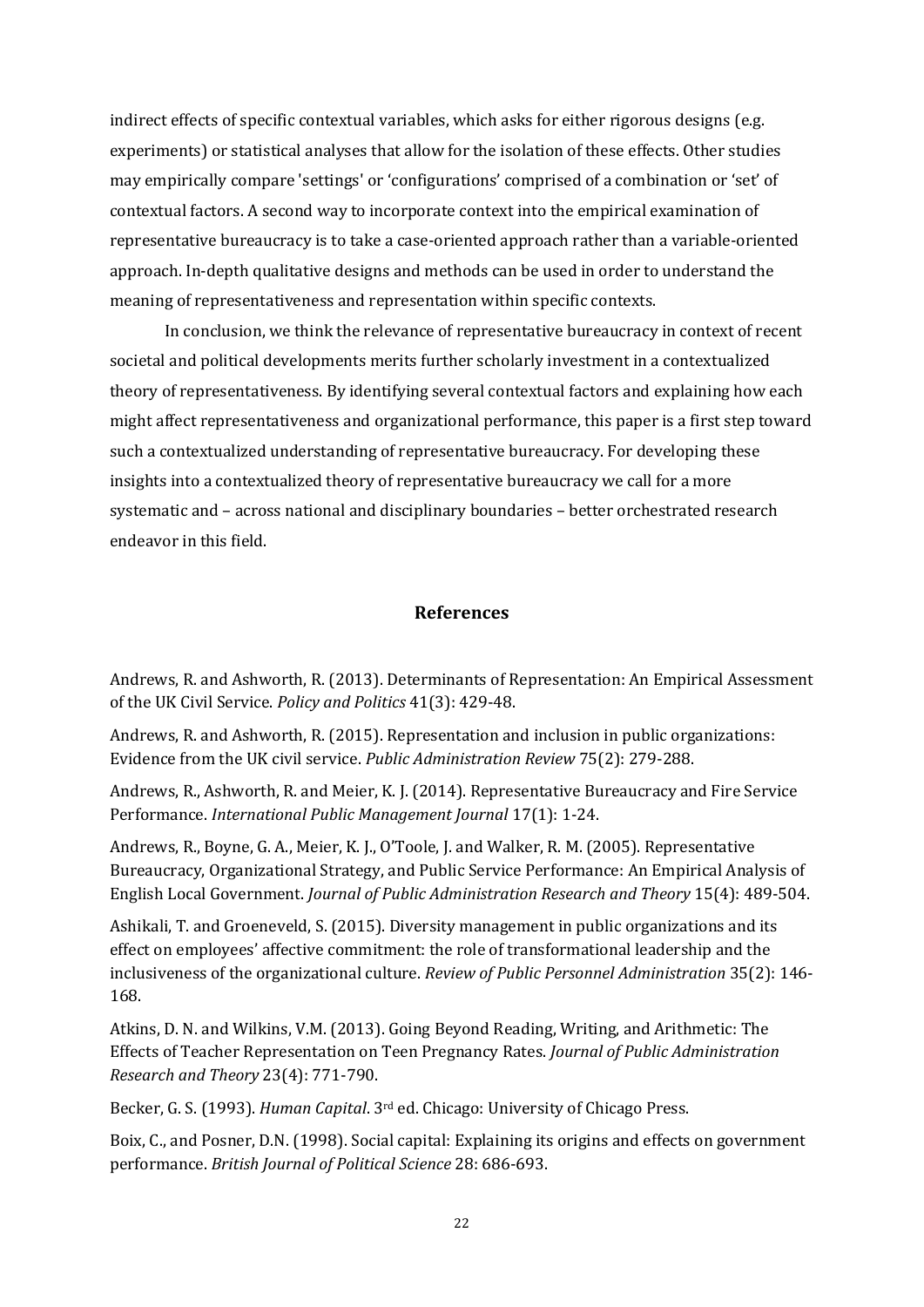Bradbury, M. and Kellough, J.E. (2011). Representative Bureaucracy: Assessing the Evidence on Active Representation. *American Review of Public Administration* 41(2): 157-167.

Choi, S. and Rainey, H.G. (2010). Managing Diversity in U.S. Federal Agencies: Effects of Diversity and Diversity Management on Employee Perceptions of Organizational Performance. *Public Administration Review* 70(1): 109-121.

Choi, S. and Rainey, H.G. (2014). Organizational fairness and diversity management in public organizations: does fairness matter in managing diversity? *Review of Public Personnel Administration* 34(4): 307-31.

Dalton, D.R., Todor, W.D., Spendolini, M.J., Fielding, G.J., and Porter, L.W. (1980). Organizational structure and performance: A critical review. *Academy of Management Review* 5: 49-64.

Dee, T. S. (2004). Teachers, Race, and Student Achievement in a Randomized Experiment. *Review of Economics and Statistics* 86(1): 195-210.

Dolan, J. (2000). The Senior Executive Service: Gender, Attitudes, and Representative Bureaucracy. *Journal of Public Administration Research and Theory* 10(3): 513 – 530.

Dolan, J. (2002). Representative Bureaucracy in the Federal Executive: Gender and Spending Priorities. *Journal of Public Administration Research and Theory* 12(3): 353 – 375.

Ely, R.J. and Thomas, D.A. (2001). Cultural Diversity at Work: The Effects of Diversity Perspectives on Work Group Processes and Outcomes. *Administrative Science Quarterly* 46: 229- 273.

Epp, C.R., Maynard-Moody, S., and Haider-Markel, D. (2014). *Pulled Over: How Police Stops Define Race and Citizenship*. Chicago: University of Chicago Press.

Esping-Andersen, G. (1990). *The Three Worlds of Welfare Capitalism*. Princeton, NJ: Princeton University Press.

Greene, V., Coleman Selden, S. & Brewer, G. (2001). Measuring Power and Presence: Bureaucratic Representation in the American States. *Journal of Public Administration Research and Theory* 11(3): 379-402.

Grissom, J. A., Nicholson-Crotty, J. and Nicholson-Crotty, S. (2009). Race, region, and representative bureaucracy. *Public Administration Review* 69(5): 911-919.

Groeneveld, S. (2015). Explaining diversity management outcomes. What can be learned from quantitative survey research? Bendl, R., Bleijenbergh, I., Henttonen, E. and Mills, A. (eds.). *Oxford Handbook of Diversity in Organisations*. Oxford: Oxford University Press.

Groeneveld, S. and Van de Walle, S. (2010). A Contingency Approach to Representative Bureaucracy: Power, Equal Opportunities and Diversity. *International Review of Administrative Science* 76(2): 239-258.

Guillaume, Y.R.F., Dawson, J.F., Otaye-Ebede, L., Woods, S.A., and West, M. A. (2015). Harnessing demographic differences in organizations: What moderates the effects of workplace diversity? *Journal of Organizational Behavior* (forthcoming).

Hage, J. and Aiken, M. Relationship of centralization to other structural properties. Administrative Science Quarterly 1967, 12: 72-93.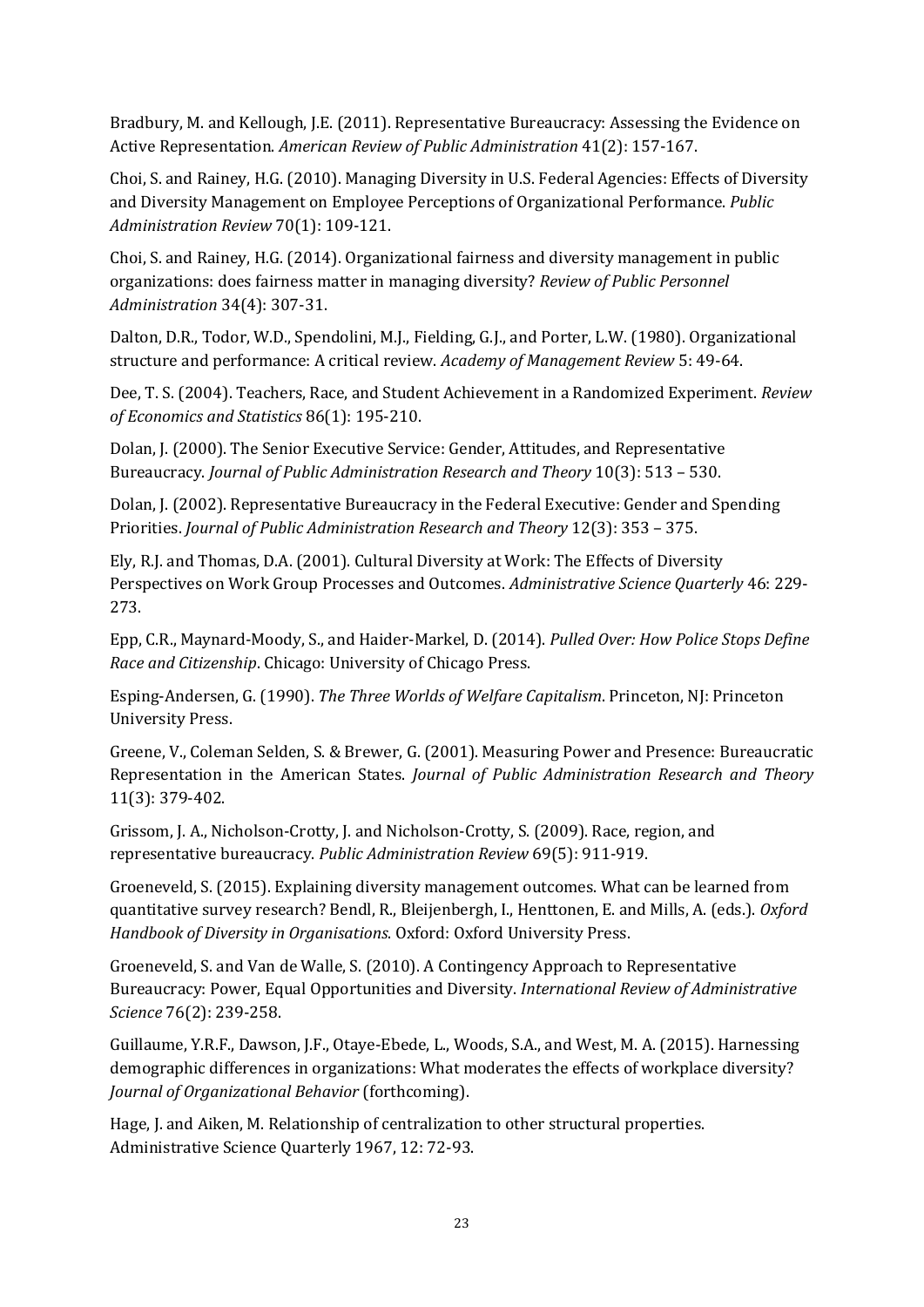Johns, G. (2006). The essential impact of context on organizational behavior. *Academy of Management Review* 31(2): 386-408.

Kearney, E. and Gebert, D. (2009). Managing diversity and enhancing team outcomes: the promise of transformational leadership. *Journal of Applied Psychology* 94(1): 77–89.

Kellough, J.E. (1990) 'Integration in the public workplace: determinants of minority and female employment in federal agencies', *Public Administration Review* 50: 557-66.

Keiser, L.R., Wilkins, V.M., Meier, K.J., and Holland, C.A. (2002). Lipstick and Logarithms: Gender, Institutional Context, and Representative Bureaucracy. *American Political Science Review* 96(3): 553-564.

Kennedy, B. (2013). Sorting Through: The Role of Representation in Bureaucracy. *Journal of Public Administration Research and Theory* 23(4): 791-816.

Kennedy, B. (2014). Unraveling Representative Bureaucracy: A Systematic Analysis of the Literature. *Administration and Society* 46(4): 395-421.

Kimberly, J. (1976). Organizational size and the structuralist perspective: A review, critique and proposal. *Administrative Science Quarterly* 21: 571-597.

King, E.,B., Dawson, J.F., West, M.A., Gilrane, V.L., Peddie, C.I., and Bastin, L. (2011). Why organizational and community diversity matter: Representativeness and the emergence of incivility and organizational performance. *Academy of Management Journal* 54(6): 1103-1118.

Kingsley, J.D. (1944). *Representative Bureaucracy*. Yellow Springs: Antioch Press.

Lieberman, R. C. (1998). *Shifting the Color Line: Race and the American Welfare State*. Cambridge: Harvard University Press.

Long, N. (1952). Bureaucracy and constitutionalism. *American Political Science Review* 46(3): 808–18.

Meier, K. J. (1975). Representative Bureaucracy: An Empirical Analysis. *The American Political Science Review* 69(2): 526-542.

Meier, K.J. (1993). Latinos and Representative Bureaucracy: Testing the Thompson and Henderson Hypotheses, *Journal of Public Administration Research and Theory* 3(4) 393-414.

Meier, K. J. and Bohte, J. (2001). Structure and discretion: Missing links in representative bureaucracy. *Journal of Public Administration Research and Theory* 11: 455-470.

Meier, K. J., Favero, N. and Compton, M. (2016). Social Context, Management, and Organizational Performance: When Human Capital and Social Capital Serve as Substitutes. *Public Management Review* (forthcoming).

Meier, K.J. and Hawes, D.P. (2009). Ethnic conflict in France. A case for representative bureaucracy. *American Review of Public Administration* 39(3): 269-285.

Meier, K. J. and Morton, T. S. M. (2015). Representative bureaucracy in a cross-national context: Politics, identity, structure and discretion, in: Peters, B. G., Von Maravic, P. and Schröter, E. (eds) (2015), *The Politics of Representative Bureaucracy: Power, Legitimacy, Performance*, Edward Elgar: Cheltenham.

Meier, K. J. and Nicholson-Crotty, J. (2006). Gender, representative bureaucracy, and law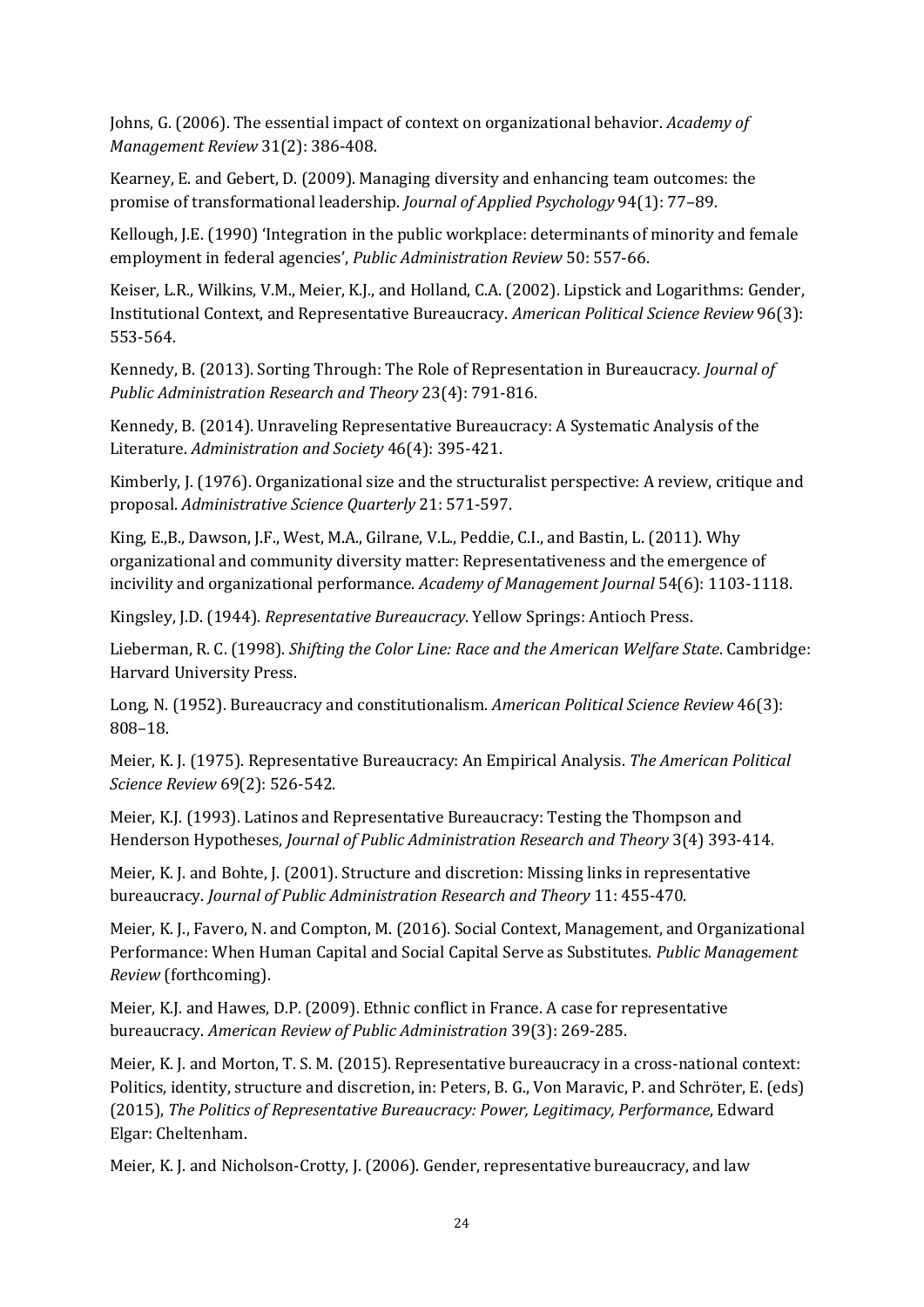enforcement: The case of sexual assault. *Public Administration Review* 66(6): 850-860.

Meier, K. J. and O'Toole, L. J. (2006). Political Control Versus Bureaucratic Values: Reframing the Debate. *Public Administration Review* 66(3): 177-192.

Meier, K. J. and Rutherford, A. (2016). *The Politics of African American Education: Representation, Partisanship and Educational Equity*. New York:t Cambridge University Press (forthcoming).

Meier, K. J. and Smith, K. B. (1994). Representative Democracy and Representative Bureaucracy: Examining the Top Down and the Bottom Up Linkages. *Social Science Quarterly* 75(4): 790-803.

Milliken, F., and Martins, L. (1996). Searching for common threads: Understanding the multiple effects of diversity in organizational groups, *Academy of Management Review* 21(2): 402-433.

Mintzberg, H. (1979). *The structuring of organizations*. Englewood Cliffs, NJ: Prentice-Hall.

Montgomery, J.D. (2000). Social capital as a policy resource. *Policy Sciences* 33: 227-243.

Mosher, F. C. (1968). *Democracy and the Public Service*. New York: Oxford University Press.

Moss Kanter, R. (1977). *Men and Women of the Corporation*. New York: Basic Books.

Naff, K.C. (2001). *To look like America: Dismantling barriers for women and minorities in the federal civil service*. Westview Press.

Nishii, L. H. (2013). The benefits of climate for inclusion for gender diverse groups. *Academy of Management Journal* 56(6): 1754-74.

OECD (2015). Inclusive government for a more inclusive society. *Government at a Glance 2015*. Paris: OECD Publishing, 25-49.

O'Toole, L.J. and Meier, K.J. (2015). Public Management, Context, and Performance: In Quest of a More General Theory. *Journal of Public Administration Research and Theory* 25(1): 237-256.

Painter, M. and Peters, B.G. (2010). *Tradition and Public Administration*. Basingstoke: Palgrave Macmillan.

Peters, B. G., Von Maravic, P. and Schröter, E. (eds) (2015). *The Politics of Representative Bureaucracy: Power, Legitimacy, Performance*, Edward Elgar: Cheltenham.

Pitts, D. W. (2005). Diversity, Representation, and Performance: Evidence about Race and Ethnicity in Public Organizations. *Journal of Public Administration Research and Theory* 15(4): 615-631.

Pitts, D. W. (2009). Diversity Management, Job Satisfaction and Organizational Performance. *Public Administration Review* 69(2): 328-338.

Pollitt, C. and Bouckaert, G. (2000). *Public Management Reform: A Comparative Analysis*. London, UK: Oxford University Press.

Riccucci, N.M. and Meyers, M.K. (2003). Linking Passive and Active Representation: The Case of Front-Line Workers in Welfare Agencies, *Journal of Public Administration Research and Theory* 14: 585-597.

Riccucci, N.M. and Saidel, J.R. (1997). The representativeness of state-level bureaucratic leaders: A missing piece of the representative bureaucracy puzzle. *Public Administration Review* 57(5): 423-430.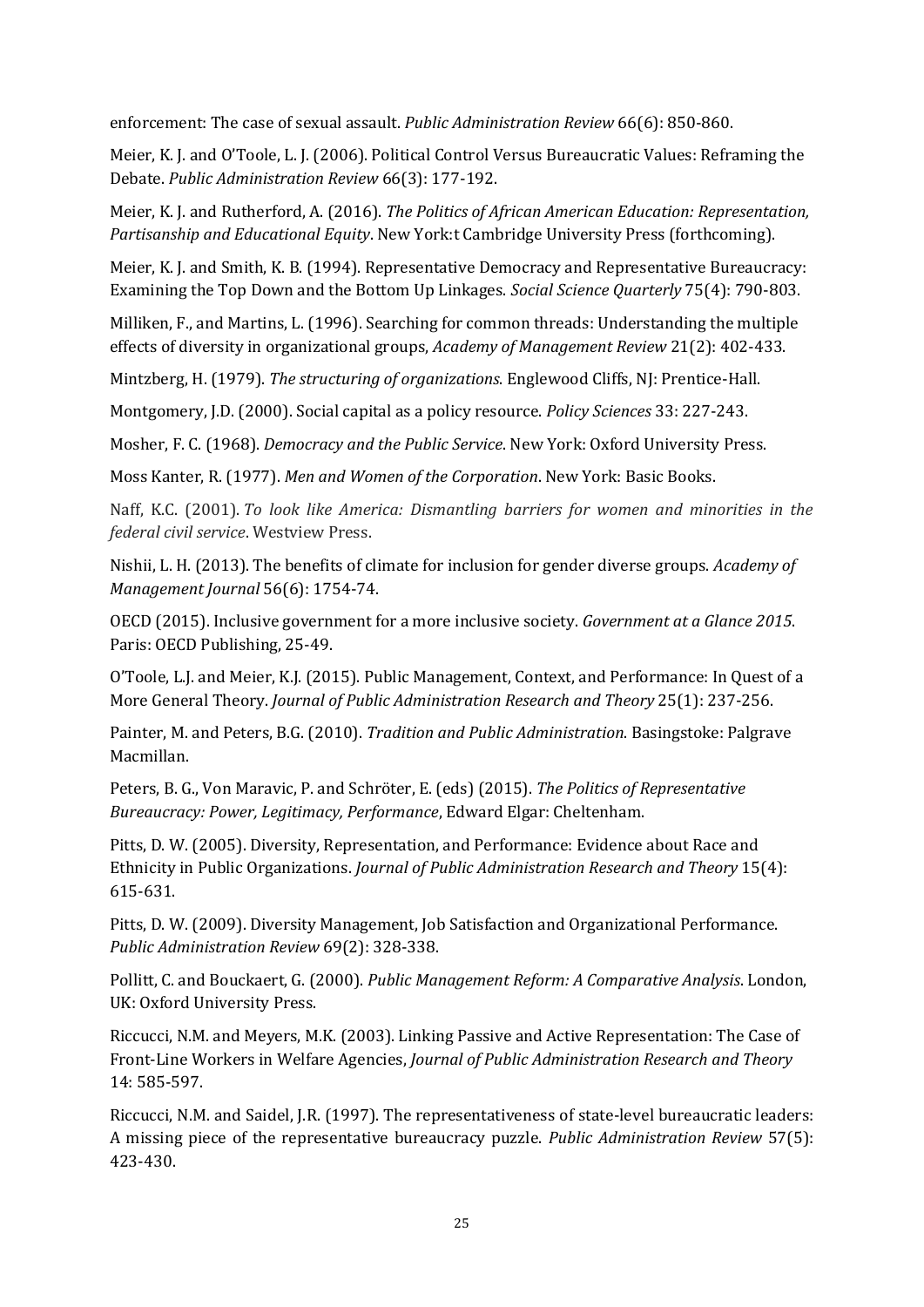Riccucci, N.M., Van Ryzin, G.G. and Lavena, C.F. (2014). Representative Bureaucracy in Policing: Does It Increase Perceived Legitimacy? *Journal of Public Administration Research and Theory* 24(3): 537-551.

Roch, C.H. and Edwards, J. (2015). Representative Bureaucracy and School Discipline: the Influence of Schools' Racial Contexts. *American Review of Public Administration* (forthcoming).

Roch, C.H., Pitts, D.W. and Navarro, I.. (2010). Representative bureaucracy and policy tools: Ethnicity, student discipline, and representation in public schools. *Administration and Society* 42: 38-65.

Rourke, F.E. (1976). *Bureaucracy, Politics and Public Policy*. Boston: Little-Brown.

Sabharwal, M. (2015). From Glass Ceiling to Glass Cliff: Women in Senior Executive Service. *Journal of Public Administration Research and Theory* 25(2): 399-426.

Schröter, E. and Von Maravic, P. (2015). The 'Performance Claim' of Representative Bureaucracy: Can It Deliver? in: Peters, B. G., Von Maravic, P. and Schröter, E. (eds) (2015). *The Politics of Representative Bureaucracy: Power, Legitimacy, Performance.* Edward Elgar: Cheltenham.

Selden, S. C., Brudney J. L. and Kellough, J. E. (1998). Bureaucracy as a Representative Institution: Toward Reconciliation of Bureaucratic Government and Democratic Theory, *American Journal of Political Science* 42(3): 719-44 .

Selden, S. C. and Selden, F. (2001). Rethinking Diversity in Public Organizations for the 21st Century. *Administration and Society* 33(2): 303-329.

Shore, L. M., Randel, A.E., Chung, B.G., Dean, M.A., Ehrhart, K.H. & Singh, G. 2011. Inclusion and diversity in work groups: A review and model for future research. *Journal of Management* 37(4): 1262-1289.

Smith, A.E. and Monaghan, K. R. (2013). Some Ceilings Have More Cracks: Representative Bureaucracy in Federal Regulatory Agencies. *The American Review of Public Administration*  43(1): 50-71.

Smith, C. R. and Fernandez, S. (2010). Equity in federal contracting: Examining the link between minority representation and federal procurement decisions. *Public Administration Review* 70: 87 - 96.

Soss, J., Fording, R.C., and Schram, S.F. (2011). *Disciplining the Poor: Neoliberal Paternalism and the Persistent Power of Race*. Chicago: University of Chicago Press.

Sowa, J.E. and Selden, S.C. (2003). Administrative Discretion and Active Representation: An Expansion of the Theory of Representative Bureaucracy. *Public Administration Review* 63(6): 700-710.

Spillane, J.P., and Thompson, C.L. (1997) Reconstructing conceptions of local capacity: The Local Education Agency's capacity for ambitious instructional reform. *Educational Evaluation and Policy Analysis* 19: 185-203.

Sullivan J.L. and Transue, J.E. (1999). The psychological underpinnings of democracy: a selective review of research on political tolerance, interpersonal trust, and social capital. *Annual Review of Psychology* 50: 625–650.

Theobald, N. A. (2007). Muestreme el dinero: Assessing the linkage between Latino school